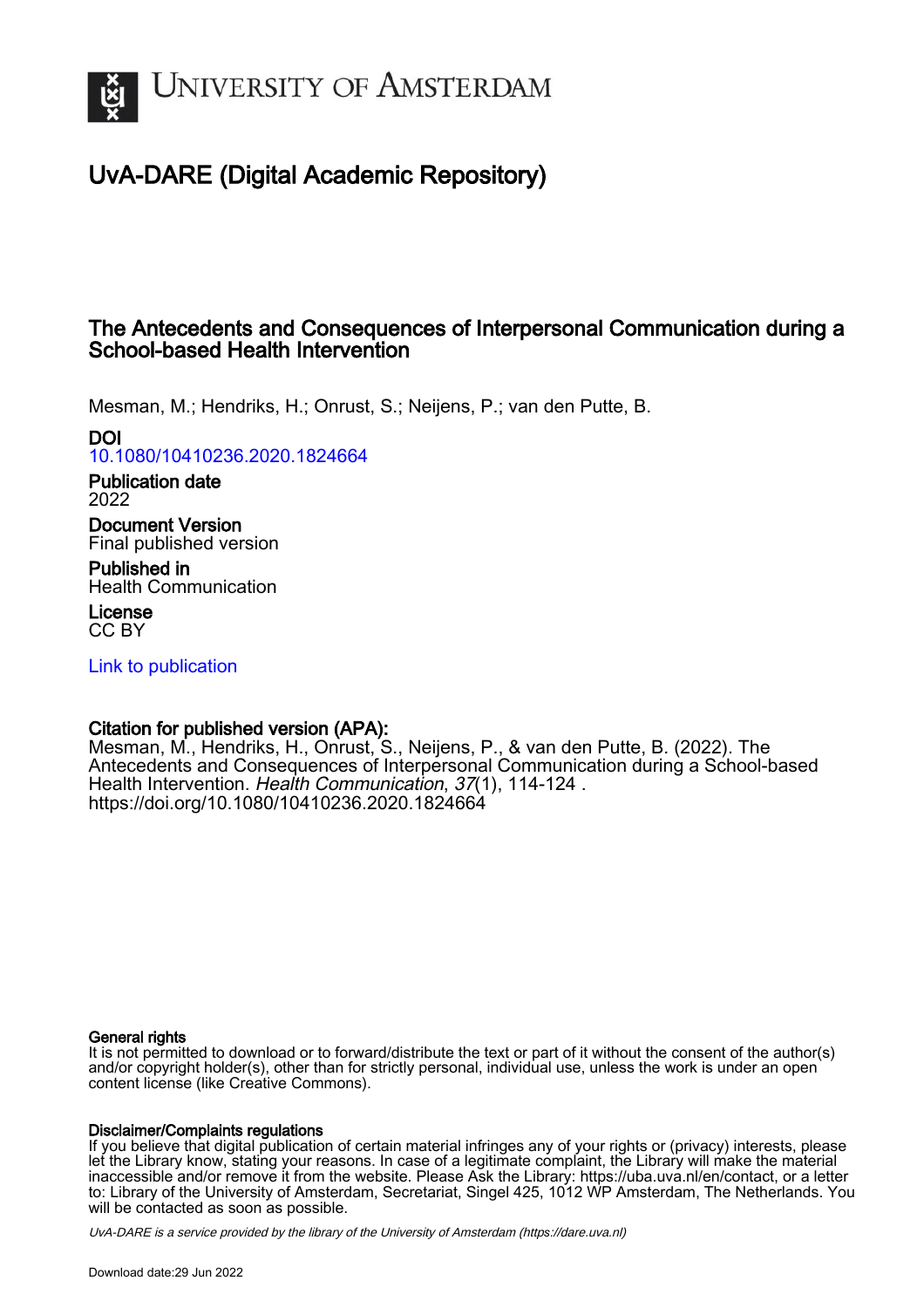Routledge<br>Taylor & Francis Group

**a** OPEN ACCESS **a** Check for updates

## **The Antecedents and Consequences of Interpersonal Communication during a School-based Health Intervention**

Mathijs Mesma[n](http://orcid.org/0000-0002-9229-766X) D<sup>[a](#page-1-0)</sup>, Hanneke Hendriks<sup>a</sup>, Simone Onrust<sup>b</sup>, Peter Neijens<sup>a</sup>, and Bas van den Putte<sup>a</sup>

<span id="page-1-0"></span>ªAmsterdam School of Communication Research, University of Amsterdam; <sup>b</sup>Youth, Trimbos Institute

#### **ABSTRACT**

School-based health interventions often have limited and inconsistent effects. Although interpersonal communication likely is important, hardly any studies have investigated interpersonal communication of students with their friends, classmates, and parents about the health programs and health behaviors in school-based health interventions. In a two-wave prospective study of 389 adolescents focusing on three health behaviors (i.e., alcohol use, snack intake, and exercise), we addressed two aims. Our first aim was to investigate how student evaluations of a school-based health intervention influenced interpersonal communication about health behaviors (i.e., valence and frequency of conversations). Findings showed that positively evaluating a school-based health intervention increased how often students talked about the intervention with friends, classmates, and parents, as well as how they discussed the three health behaviors. Our second aim was to investigate the influence of interpersonal communication with friends, classmates, and parents on predictors of health behaviors. We found for conversational frequency that frequently discussing health behaviors resulted in healthier (more positive) predictors of exercise, but also in unhealthier (more positive) predictors of snacking and drinking. Furthermore, findings showed that positively discussing exercising, and negatively discussing snacking and drinking, resulted in healthier predictors of these behaviors. Our findings show that it is important to understand the impact of postintervention communication and that post-intervention communication with peers and parents about health behaviors are predictors of health behavior.

<span id="page-1-12"></span><span id="page-1-9"></span><span id="page-1-7"></span>Many young people engage in unhealthy behaviors, such as alcohol use, eating unhealthy foods, and living a sedentary lifestyle (Akseer et al., [2017;](#page-9-0) Johnston et al., [2016;](#page-10-0) Salmon et al., [2011](#page-10-1)). These unhealthy behaviors usually worsen during adolescence, reaching their peak during late adolescence (Kwan et al., [2012;](#page-10-2) Mahalik et al., [2013\)](#page-10-3). Alcohol use, a poor diet, and a sedentary lifestyle have all been associated with detrimental health outcomes. Consumption of excessive amounts of alcohol has been related to blackouts (Boekeloo et al., [2013](#page-9-1)), injuries (Hingson et al., [2009\)](#page-10-4), alcohol dependence (Olsson et al., [2016](#page-10-5)), and impaired brain development (Jones et al., [2018\)](#page-10-6). Both a poor diet and physical inactivity have been found to result in obesity (Akseer et al., [2017](#page-9-0)), and lack of physical activity has also been found as a major cause of chronic diseases (Booth et al., [2012](#page-9-2)). These consequences illustrate the importance of reducing these unhealthy behaviors.

<span id="page-1-11"></span><span id="page-1-10"></span><span id="page-1-8"></span><span id="page-1-4"></span><span id="page-1-2"></span><span id="page-1-1"></span>Schools offer school-based health interventions to prevent adolescents from developing unhealthy lifestyles. Unfortunately, meta-analyses showed that most school-based health interventions have limited and inconsistent effects on various health behaviors (Onrust et al., [2016](#page-10-7); Strøm et al., [2014\)](#page-10-8). One reason may be interpersonal communication. Investigating interpersonal communication is important because health intervention effectiveness depends upon whether and what interpersonal communication is generated (Hornik & Yanovitzky, [2003](#page-10-9); Southwell & Yzer, [2007](#page-10-10)). Therefore, our study investigated interpersonal

communication with friends, classmates, and parents in schoolbased health interventions.

<span id="page-1-5"></span>Because research has shown that evaluations of interventions determine interpersonal communication about health topics (Hafstad & Aarø, [1997;](#page-9-3) Kim et al., [2013](#page-10-11)), we investigated the influence of student evaluations of a school-based health intervention on how often (i.e., conversational frequency) and how positive or negative (i.e., conversational valence) students talked about drinking alcohol, snacking, and exercising (aim 1). Investigating this relationship is relevant, because conversational valence and frequency can influence (predictors of) health behavior (Boers et al., [2020](#page-9-4); Real & Rimal, [2007\)](#page-10-12). Given that research on interpersonal communication in school-based health interventions is lacking, we also investigated how frequency and valence of conversations related to predictors of the three health behaviors (aim 2).

<span id="page-1-3"></span>In sum, our first research objective was to investigate the influence of intervention evaluations on conversational frequency and valence about the health intervention and health behaviors. Our second research objective was to investigate the influence of interpersonal communication about health behaviors on predictors of health behavior during a school-based health intervention. For our study, we investigated interpersonal communication with friends, classmates, and parents. This information might benefit the design of school-based health interventions, if they, for example, are able to influence

<span id="page-1-13"></span><span id="page-1-6"></span>CONTACT Mathijs Mesman **۞** m.mesman@uva.nl **■** Amsterdam School of Communication Research, University of Amsterdam, Amsterdam 1018, The Netherlands © 2020 The Author(s). Published with license by Taylor & Francis Group, LLC.

This is an Open Access article distributed under the terms of the Creative Commons Attribution License (http://creativecommons.org/licenses/by/4.0/), which permits unrestricted use, distribution, and reproduction in any medium, provided the original work is properly cited.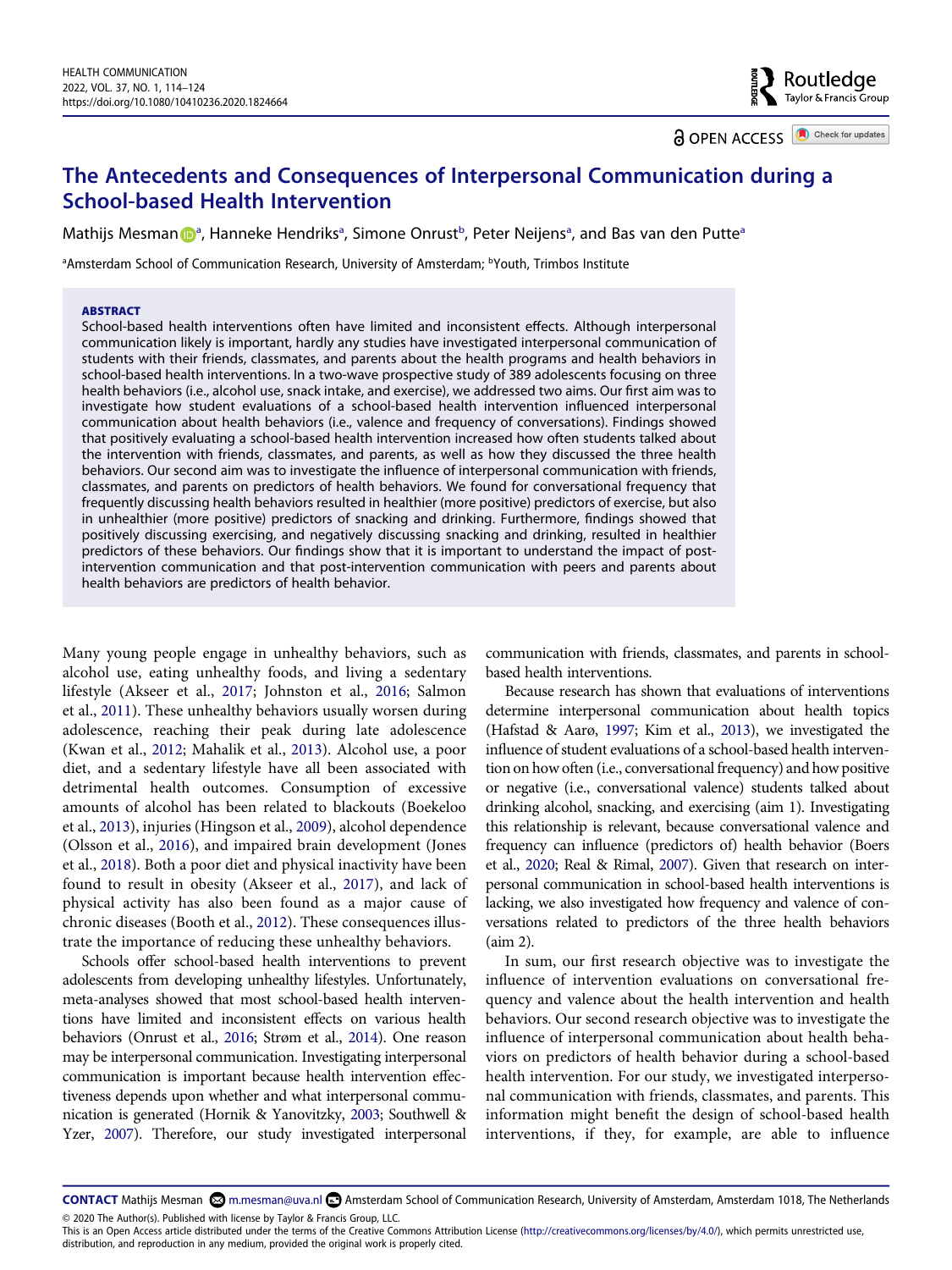<span id="page-2-0"></span>

**Figure 1.** Conceptual model.

interpersonal communication in a desirable direction. Our conceptual model is shown in [Figure 1.](#page-2-0)

## *Influence of intervention evaluations on conversational valence and frequency*

Our first research objective was to investigate whether student evaluations of an intervention influenced conversational frequency and valence about the health intervention, and about health behaviors. To the best of our knowledge, effects of how students evaluate a school-based health intervention on conversational frequency and valence about health behaviors remain unclear to this day. However, it is likely that intervention evaluations of students influence the conversational frequency. That is, positive reactions toward antismoking health messages elicited more discussions about the health messages than neutral reactions (Hafstad & Aarø, [1997;](#page-9-3) Kim et al., [2013\)](#page-10-11). Furthermore, exposure to an antismoking campaign directly triggered more conversations about quitting, as well as, triggered conversations about quitting indirectly by first stimulating conversations about the campaign (Van den Putte et al., [2011](#page-11-0)). Together, these studies show that student evaluations of the intervention could directly increase the number of conversations about alcohol use, snacking, and exercising, but also indirectly by first increasing the conversational frequency about the health intervention. Therefore, we pose the following hypotheses:

<span id="page-2-8"></span>H1: Positively evaluating the health intervention results in more frequent discussions about alcohol use (H1a), snacks (H1b), and exercise (H1c).

H2: Positively evaluating the health intervention results in more frequent discussions about the health campaign.

H3: Positively evaluating the health intervention results in more frequent discussions about alcohol use (H3a), snacks, (H3b), and exercise (H3c), and this is mediated by more frequent discussions about the intervention.

<span id="page-2-7"></span>Aside from an effect of students' intervention evaluations on conversational frequency, we consider it likely that student evaluations of interventions also influence conversational valence. That is, student evaluations of courses positively predicted how much students learned during these courses (Rodríguez et al., [1996](#page-10-13); Zhang & Huang, [2008\)](#page-11-1). For a schoolbased health intervention, this means that students may learn more about the unhealthy consequences of alcohol use, eating unhealthy snacks, and physical inactivity, and the importance of a healthy lifestyle, if they positively evaluate a school-based health intervention. This newly learned information may direct students' conversational valence about these behaviors into

<span id="page-2-1"></span>a healthier direction. Furthermore, word-of-mouth research has shown that positive experiences with services or products usually lead to more positive discussions about these experiences (Brown et al., [2005](#page-9-5); de Matos & Rossi, [2008\)](#page-9-6). Therefore, it is likely that students talked more positively about the health intervention with their with friends, classmates, and parents if they evaluated the health intervention positively. Additionally, a positive conversational valence about a health intervention has been related to anti-substance norms and refusal selfefficacy (Choi et al., [2017\)](#page-9-7), indicating that positive discussions about health programs can result in healthier behavioral determinants. Potentially, positive conversations about the program progressed in healthier conversations about the behaviors, which subsequently resulted in healthier behavioral determinants. In our study, we test a similar notion. Based on previous studies, we posed the following hypotheses:

H4: Positively evaluating the health intervention results in more negativeconversations about alcohol (H4a) and snacks (H4b) and more positive conversationsabout exercise (H4c).

H5: Positively evaluating the health intervention results in more positive discussions about the health intervention.

H6: Positively evaluating the health intervention results in healthier discussions about alcohol use (H6a), snacks, (H6b), and exercise (H6c), and this is mediated by more positive discussions about the interventions.

## *Influence of conversational frequency and valence on predictors of health behavior*

Our second research objective was to investigate the influence of conversational frequency and valence on predictors of snack intake, alcohol use, and exercise. Interpersonal communication can be perceived as a source of information that influences behavioral determinants, similar to other sources of information such as a school-based health intervention. Potentially, interpersonal communication has a strong influence on behaviors because closely related discussion partners such as friends or family are likely seen as trustworthy and reliable (Larson et al., [2007\)](#page-10-14). Interpersonal communication can enhance the extent to which people elaborate and reflect on information rather than just hearing the information (Eveland, [2004\)](#page-9-8). According to the elaboration likelihood model, enhanced processing of information could then lead to longer lasting changes in predictors of behavior that are also more predictive of behavior (Petty & Cacioppo, [1986](#page-10-15)).

<span id="page-2-6"></span><span id="page-2-5"></span><span id="page-2-4"></span><span id="page-2-3"></span><span id="page-2-2"></span>To understand interpersonal communication in relation to health programs, recipients of health messages should not be perceived as passive receivers. Instead, receivers of health messages actively engage with the program content, and also in various social settings such as with friends or family (Pettigrew et al., [2018](#page-10-16)). Illustrating this active role of health message receivers, school-based health interventions have been shown to trigger interpersonal communication, even though this was not an intended aspect of the intervention (Choi et al., [2017](#page-9-7)). Communicating about health messages can strengthen effects of health interventions by, for example, increased knowledge,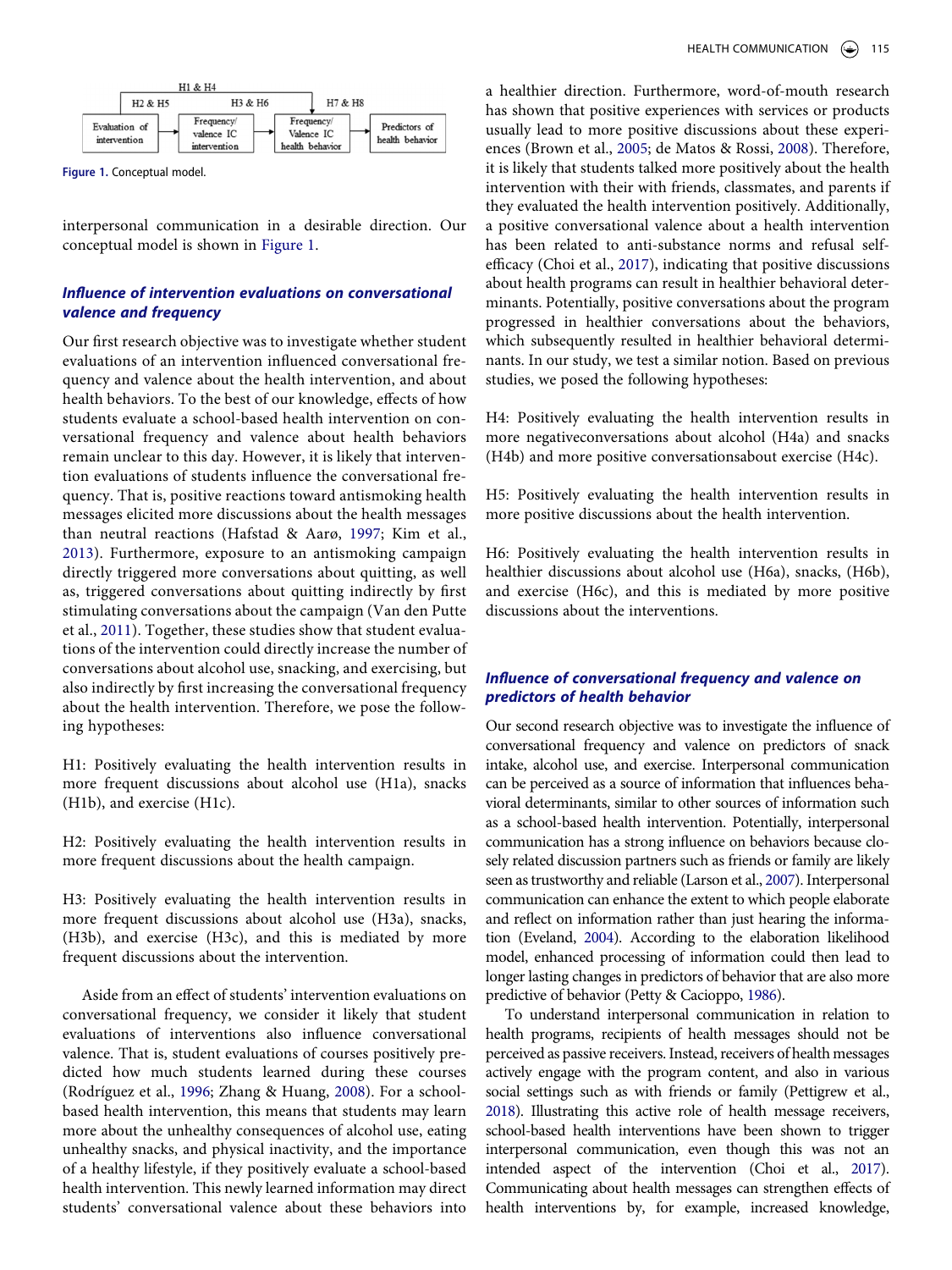<span id="page-3-11"></span>memory, and awareness of social norms (Southwell, [2013](#page-10-17)). In line with this research, a meta-analysis has shown that campaigngenerated interpersonal communication resulted in higher program effectiveness (Jeong & Bae, [2017\)](#page-10-18), indicating that interpersonal communication can indeed strengthen program effects. In fact, program effects can even be extended by participants in the intervention to non-participants (Campbell et al., [2008;](#page-9-9) Rulison et al., [2015](#page-10-19)), further illustrating the potential of interpersonal communication in the context of health interventions.

<span id="page-3-10"></span><span id="page-3-3"></span>To study the effects of interpersonal communication on predictors of health behavior in a school-based health intervention, we based these predictors on the theory of planned behavior (TPB; Ajzen, [1991](#page-9-10)). This theory considers attitudes toward behavior, perceived social norms, and perceived behavioral control (PBC) as predictors of behavioral intention, which in turn, predicts actual behavior. Attitudes can be regarded as an evaluative summary of objects or behaviors. Subjective norms consist of injunctive and descriptive norms. Injunctive norms refer to perceptions of how others approve of a behavior (Ajzen, [1991](#page-9-10)), and descriptive norms are as evaluations of how people behave (Borsari & Carey, [2001](#page-9-11)). PBC refers to a person's perception of their ability to perform a certain behavior (Ajzen, [1991](#page-9-10)). In our study, we tested the effects of interpersonal communication about health behavior on these predictors because the health intervention that was tested in our study was partly based on the TPB. Additionally, the TPB has successfully been used to predict snack intake, alcohol use, and exercise (Cooke et al., [2016;](#page-9-12) Plotnikoff et al., [2013](#page-10-20); Riebl et al., [2015](#page-10-21)).

<span id="page-3-8"></span><span id="page-3-7"></span><span id="page-3-5"></span><span id="page-3-4"></span><span id="page-3-2"></span><span id="page-3-0"></span>In regards to the influences of interpersonal communication on these predictors of health behavior and actual health behavior, numerous studies have shown that how often people talked about health topics (i.e., conversational frequency) influenced attitudes, intentions, and behaviors. For example, studies found that frequently communicating about alcohol was related to an increased use of alcohol and unhealthier drinking intentions (Dorsey et al., [1999](#page-9-13); Real & Rimal, [2007](#page-10-12)). These studies, however, investigated interpersonal communication without taking conversational valence into account, or without the presence of a health message that could have steered the conversational valence in a healthy direction. This may explain why some of these studies have found unhealthy influences of conversational frequency on health behavior. In line with this notion, H. Hendriks et al. ([2014\)](#page-10-22) showed that participants discussing alcohol without being exposed to an anti-alcohol message were less inclined to refrain from binge drinking compared to participants that discussed alcohol and were exposed to an anti-alcohol message, probably because these conversations without campaign exposure had a more positive valence about alcohol (see also Hendriks et al., [2012](#page-10-23)). Similarly, a meta-analysis investigating the influence of interpersonal communication on health behavior after health campaign exposure has indeed found that conversations elicited by health campaigns had a desirable effect on campaign outcomes (Jeong & Bae, [2017\)](#page-10-18), indicating that the valence of conversations after exposure to a health message is likely more healthy. Together, these studies suggest that frequent discussions after exposure to a health message likely have a healthy influence on predictors of health behavior. Therefore, we pose the following hypothesis:

H7: Frequently discussing a health behavior leads to healthier attitudes (H7a), injunctive norms (H7b), descriptive norms (H7c), PBC (H7d), and intentions (H7e) toward health behavior.

<span id="page-3-9"></span><span id="page-3-1"></span>As argued, the fact that some studies found healthy effects of communicating about health behaviors on health behaviors, whereas other studies found unhealthy effects on health behaviors, may be due to the valence of the conversations (e.g., Jeong & Bae, [2017;](#page-10-18) Real & Rimal, [2007](#page-10-12)). Therefore, in addition to the conversational frequency, our study also investigated how conversational valence influenced predictors of health behaviors. There are two reasons why conversational valence can influence predictors of health behavior. First, according to the self-perception theory, people can infer their position toward a health topic by perceiving how positively or negatively they talk about this topic (Bem, [1972](#page-9-14)). Second, people can be influenced by persuasive arguments of their conversation partner (Vinokur & Burnstein, [1974](#page-11-2)). Studies on conversational valence have shown that conversational valence was positively related to predictors of health behavior (Boers et al., [2020](#page-9-4); Dunlop et al., [2010](#page-9-15)). This means that conversations that are positive about healthy behaviors (i.e., exercise) or negative about unhealthy behaviors (i.e., snack intake and alcohol use) result in healthier predictors of behavior. To test whether conversational valence has a similar function in a school-based health intervention, we hypothesized the following:

<span id="page-3-12"></span><span id="page-3-6"></span>H8: Positively discussing a healthy behavior (i.e., exercise) and negatively discussing an unhealthy behavior (i.e., snack intake and alcohol use) after a school-based health intervention leads to healthier attitudes toward health behavior (H8a), injunctive norms (H8b), descriptive norms (H8c), PBC (H8d), and intention (H8e) toward health behavior.

## **Methods**

The Trimbos Institute, the Netherlands Institute for Mental Health and Addiction, developed a new school-based health intervention that was used to study interpersonal communication. The goal of the intervention, called InCharge, stimulate healthier behaviors of older adolescents, by increasing their self-control abilities. The InCharge program consists of four lessons and each lesson lasts 45 minutes. In these lessons, students work on assignments such as discussions with classmates and watch a video about the negative consequences of binge drinking. These assignments are complemented with homework assignments such as the 7-days challenge in which students have to resist a self-chosen temptation for 1 week. This study is part of a larger research project in which intervention classes are compared with control classes. For this study, we focused on intervention classes only to investigate the antecedents and consequences of interpersonal communication during a school-based health intervention. The trial was approved by the Ethics Review Board of the Faculty of Social and Behavioral Sciences of the University of Amsterdam (Ref no. 2017-PC-8244).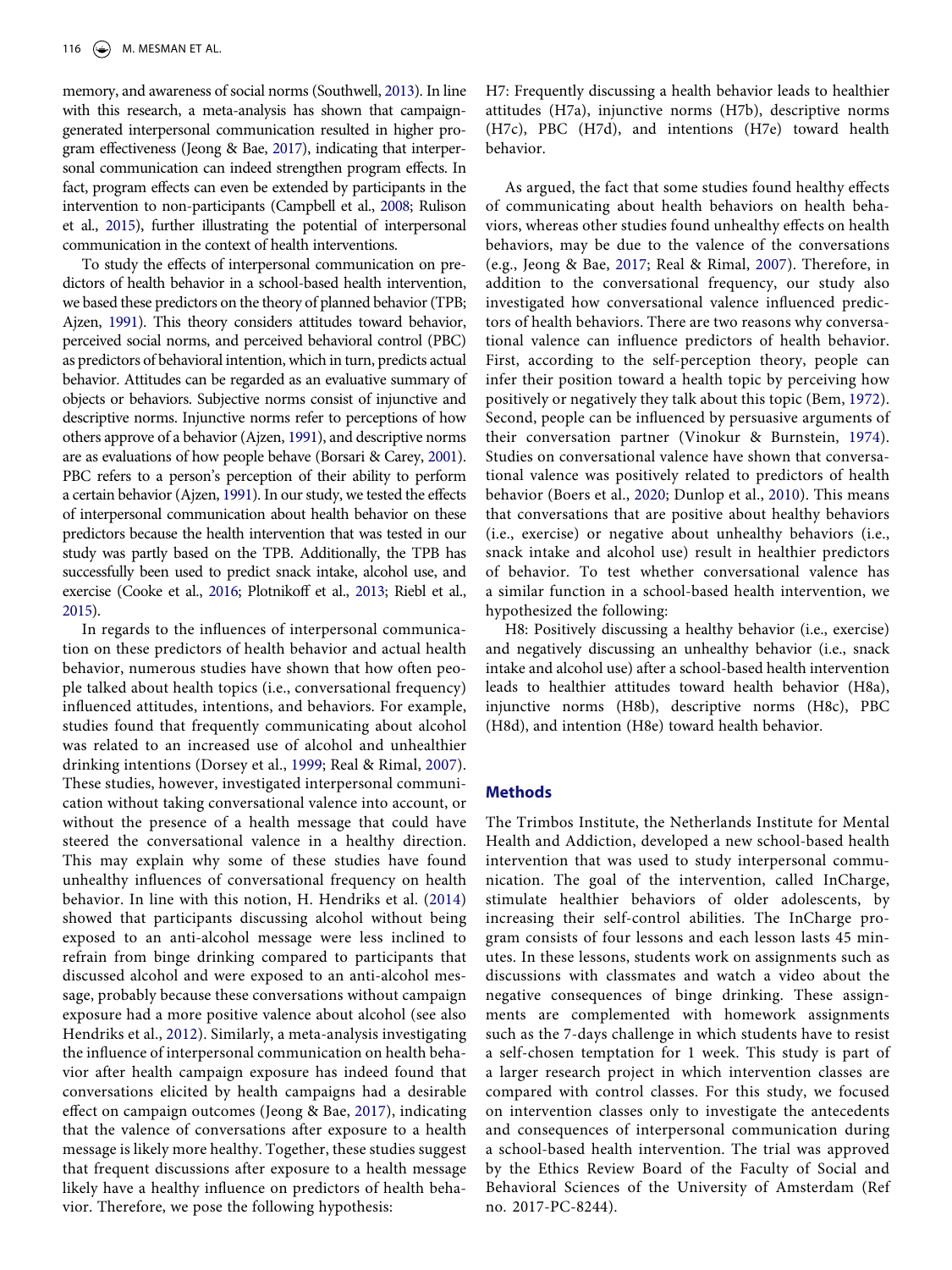## *Participants and design*

Schools were recruited throughout the Netherlands after ethical approval was received. For this study, a two-wave design was used. T0 was administered 1 week before the start of the InCharge program, then the implementation of the four-week InCharge program followed, and T1 was administered 1 week after the InCharge program finished. All data were collected in the academic years 2017/2018 and 2018/2019. This study was part of a larger research project investigating the intervention condition versus the control condition. From our total sample, a total of 628 participants were randomly allocated to the experimental condition, and the unit of randomization were classes. For the present study, we only analyzed the experimental conditions. Our final sample consisted of 389 participants (222 females; *Mage* = 16.64, *SDage* = 1.97) because five experimental classes forgot to fill out the first or second survey (*n =* 128), parents refused participation  $(n = 5)$ , students were absent during the first or second survey (*n* = 31), and 71 students did not return the surveys for unknown reasons. Finally, five additional participants were removed because they reported inconsistent birthdates on the first and second survey. Of the final sample, 52.7% followed pre-university college, 37.3% followed intermediate vocational education, and 10% followed higher general secondary education.

#### *Measures*

#### *Intervention evaluation*

<span id="page-4-1"></span><span id="page-4-0"></span>Measures assessing intervention evaluations were based on the affective learning scale (McCroskey, [1994](#page-10-24)) and the state motivation scale (Richmond, [1990](#page-10-25)). Intervention evaluations were measured at T1 with the statement "My experiences with the four lessons about temptations/self-control . . .," The statement was followed by eight semantic differential items from: (1) *I was motivated* to (5) *I was unmotivated*, (1) *I was excited* to (5) *I was bored*, (1) *I was uninterested* to (5) *I was interested*, (1) *I was involved* to (5) *I was uninvolved*, (1) *I was dreading it* to (5) *I was looking forward to it*, (1) *totally not enjoying* to (5) *totally enjoying*, (1) *totally not informative* to (5) *totally informative*, and (1) *totally not good* to (5) *totally good*. Items were coded so that higher values equaled positive evaluations of the intervention,

### *Interpersonal communication*

*Conversational frequency.* Conversational frequency was assessed at T0 and T1 using the statement "How often have you talked to the following people about ... in the past 4 weeks?" Included discussion partners were friends, classmates, and parents. Participants were asked about the health behaviors alcohol use, snack intake, and exercise at T0 and T1, and the health intervention was only asked about at T1. Response categories varied from (1) *not talked about* to (5) *Talked about very often*. For each conversation topic, we averaged the items to compute a scale score.

*Conversational valence.* Conversational valence was measured at T0 and T1 using the statement "How negative or positive were these conversations about ...?" Again, included discussion partners were friends, classmates, and parents and health behaviors were asked about at T0 and T1, and the health intervention was only asked about at T1. Response categories varied from (1) *Very negative* to (5) *Very positive*, and participants could also indicate that they had not talked about the health behaviors and intervention with their friends, classmates, and parents. This resulted in a missing value. For each conversation topic, we averaged the items to compute a scale score.

## *Predictors of health behavior*

*Attitudes toward health behavior.* Attitudes toward alcohol use were measured at T0 and T1 with the statement "I believe that drinking five or more glasses alcohol in one sitting would be . . ., " attitudes toward exercising was measured with the statement "I belief that exercising less than once a week would be . . ., " and attitudes toward snacking was measured with the statement "I belief that snacking or eating candy every day would be . . . " Four semantic differential items followed these statements varying from: (1) *unpleasant* to (7) *pleasant*, (1) *irresponsible* to (7) *responsible*, (1) *harmful* to (7) *harmless*, and (1) *bad* to (7) *good*. Attitudes toward exercise were recoded so that positive scores represented healthier attitudes toward exercise. For drinking alcohol, snacking, and exercising, we separately averaged the four items to compute a scale score.

*Injunctive norms.* Injunctive norms concerning alcohol use, exercising, and snacking were measured at T0 and T1 with the statements "How positive are the following people about drinking five or more glasses of alcohol in one sitting?," "How positive are the following people about exercising less than once a week?," "How positive are the following people about snacking every day?" Response options ranged from (1) *very negative* to (5) *very positive* for most of my friends, most of my classmates, and my parents. Injunctive norms concerning exercising were recoded so that positive scores represented healthier injunctive norms. For drinking alcohol, snacking, and exercising, we separately averaged the four items to compute a scale score.

*Descriptive norms.* Descriptive norms concerning alcohol use, exercising, and snaking were measured at T0 and T1 with the statements "How often do you think the following people drink five or more glasses in one sitting?," "How often do you think the following people do sports or exercise?," and "How often do you think the following people eat snacks or candy?" Response options ranged from (1) *Never* to (5) *Very often* for most of my friends, most of my classmates, and my parents. For drinking alcohol and snacking, higher values represent more unhealthy descriptive norms, and for exercising, higher values represent healthier descriptive norms. For drinking alcohol, snacking, and exercising, we separately averaged the four items to compute a scale score.

*Perceived behavioral control.* PBC was measured at T0 and T1 with the statement "If you were confronted with the following temptations, could you resist it if you wanted to?" followed by "drink alcohol", "skip sports or exercise", and "eat snacks or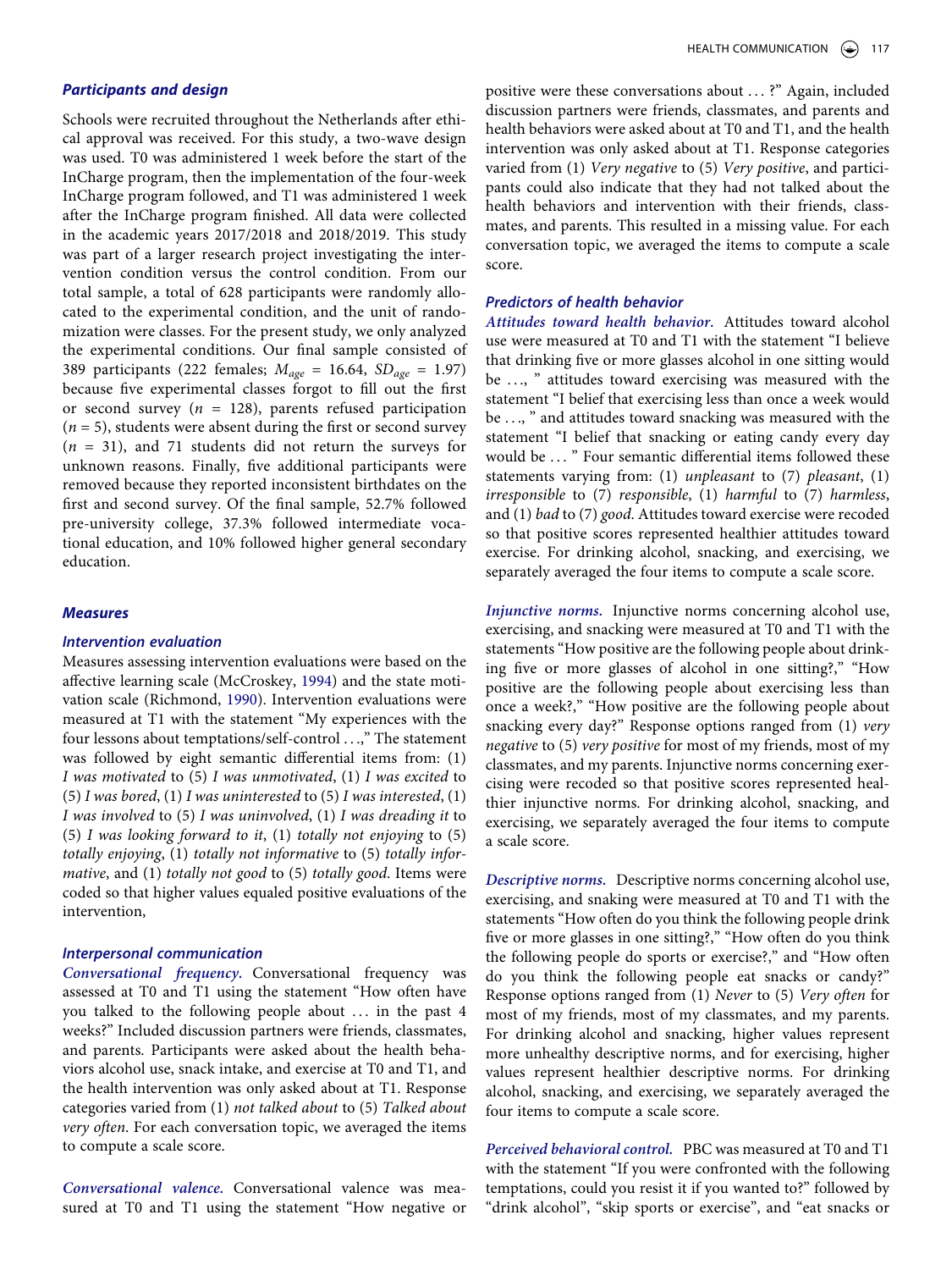candy". Response options ranged from (1) *definitely not* to (5) *definitely*. More PBC is represented by higher values.

*Intention.* Intentions toward the health behaviors was assessed at T0 and T1 by the statements "Indicate how often you plan to do the following things in the upcoming 4 weeks," followed by "exercise intensely", "exercise mildly", "eat snacks or candy", "drink alcohol", and "drink five or more glasses of alcohol on one occasion." Response options were 1 = *never*, 2 = *less than once a week*, 3 = *once a week*, 4 = *several times a week*, and 5 = *every day*. For drinking alcohol and snacking, higher values represented unhealthier intentions, and for exercising, higher values represented healthier intentions.

#### *Data-analysis*

<span id="page-5-7"></span><span id="page-5-3"></span><span id="page-5-2"></span>In our final sample of 389 participants, the proportion of missing data was less than 5%, which is considered inconsequential for the quality of statistical inferences (Schafer, [1999](#page-10-26)). To deal with missing values, we used expectation-maximization (EM) because maximum likelihood methods generally lead to optimal results (Cheema, [2014](#page-9-16)). For our model regarding conversational frequency, we used Amos version 24 (Arbuckle, [2014](#page-9-17)). For our model regarding conversational valence, participants were able to indicate that they had not talked about the intervention or health behaviors, resulting in missing values on conversational valence about the health intervention and health behaviors. Analyzing participants without missing values on conversational valence items only would drastically lower our sample size. Therefore, we were not able to add moderation effects to the model, and investigated conversational valence using (partial) correlations.

<span id="page-5-4"></span>T0 measures of the predictors of drinking alcohol, snacking, and exercising were used as covariates for measures at T1. We allowed the error terms of the predictors of health behavior at T1 to covary because other unmeasured variables such as sensation seeking, for example, have been shown to influence alcohol use (Del Boca et al., [2004\)](#page-9-18). T0 measures of conversational valence and frequency about health behaviors were used as covariates for measures at T1. Additionally, we used the conversational valence and frequency about health behaviors at T0 as covariates for conversational valence and frequency about the health intervention because how and how often students talk about a health behavior prior to the intervention may influence how and how often students talk about the health intervention (see [Figure 2](#page-5-0) for model with key variables). For the conversational frequency model, we reported chi-square, standardized root mean residual (SRMR), comparative fit index (CFI), and root mean square error of approximation (RMSEA). Fit indices were acceptable if SRMR < .08 (Hu & Bentler, [1999\)](#page-10-27), CFI > .90 (Hair et al., [2010](#page-10-28)), and RMSEA < .08 (MacCallum et al., [1996](#page-10-29)). Variables were standardized to improve comparability.

#### <span id="page-5-6"></span><span id="page-5-5"></span>**Results**

#### *Univariate statistics*

Means, standard deviations, and Cronbach's alpha's of all included variables are shown in [Table 1.](#page-5-1) On average, students

<span id="page-5-0"></span>

**Figure 2.** Model containing all key variables. Predictors of health behavior were attitudes, injunctive norms, descriptive norms, perceived behavioral control, and intention. Error terms were allowed to covary for the predictors of health behavior at T1. Additionally, covariances were allowed between all exogenous variables. Valence was analyzed using separate analyses due to a limited sample size.

<span id="page-5-1"></span>**Table 1.** Descriptive statistics of background and variables included in the models.

|                                       |                | M    |                | SD   |                | α   |  |
|---------------------------------------|----------------|------|----------------|------|----------------|-----|--|
| Background variables                  | T <sub>0</sub> | T1   | T <sub>0</sub> | T1   | T <sub>0</sub> | T1  |  |
| Alcohol use                           | 2.03           |      | 1.26           |      |                |     |  |
| Binge drink                           | 1.98           |      | 1.50           |      |                |     |  |
| Exercise                              | 5.16           |      | 2.01           |      |                |     |  |
| Snack intake                          | 4.98           |      | 1.36           |      |                |     |  |
| <b>Intervention</b>                   |                |      |                |      |                |     |  |
| Evaluation of intervention            |                | 2.96 |                | .73  |                | .85 |  |
| Interpersonal communication           |                |      |                |      |                |     |  |
| Conversational frequency alcohol      | 2.26           | 2.27 | 1.05           | 1.06 | .74            | .78 |  |
| Conversational frequency snack        | 2.48           | 2.42 | 1.09           | 1.04 | .78            | .79 |  |
| Conversational frequency exercise     | 2.92           | 2.78 | 1.04           | 1.00 | .77            | .77 |  |
| Conversational frequency intervention |                | 1.80 |                | .87  |                | .80 |  |
| Conversational valence alcohol        | 3.34           | 3.28 | .95            | .89  | .79            | .78 |  |
| Conversational valence snack          | 3.21           | 3.18 | .81            | .79  | .75            | .67 |  |
| Conversational valence exercise       | 3.85           | 3.78 | .83            | .85  | .80            | .87 |  |
| Conversational valence intervention   |                | 3.02 | .80            |      | .90            |     |  |
| Alcohol use                           |                |      |                |      |                |     |  |
| Attitudes toward alcohol              | 2.69           | 2.90 | 1.59           | 1.64 | .90            | .86 |  |
| Injunctive norms                      | 2.67           | 2.66 | .99            | .97  | .76            | .75 |  |
| Descriptive norms                     | 2.82           | 2.76 | .97            | .87  | .67            | .62 |  |
| PBC                                   | 4.26           | 4.09 | 1.06           | 1.08 |                |     |  |
| Intention to drink                    | 1.90           | 2.07 | .99            | 1.06 |                |     |  |
| Intention to binge drink              | 1.63           | 1.79 | .90            | 1.01 |                |     |  |
| <b>Snack intake</b>                   |                |      |                |      |                |     |  |
| Attitudes toward snack                | 3.29           | 3.43 | 1.35           | 1.30 | .84            | .73 |  |
| Injunctive norms                      | 2.90           | 2.95 | .72            | .72  | .76            | .76 |  |
| Descriptive norms                     | 3.61           | 3.60 | .52            | .55  | .61            | .66 |  |
| PBC                                   | 3.72           | 3.53 | 1.04           | 1.09 |                |     |  |
| Intention to snack                    | 3.63           | 3.60 | .93            | 1.08 |                |     |  |
| <b>Exercise</b>                       |                |      |                |      |                |     |  |
| Attitudes toward exercise             | 5.33           | 5.55 | 1.49           | 1.55 | .88            | .89 |  |
| Injunctive norms                      | 3.64           | 3.51 | .88            | .92  | .77            | .84 |  |
| Descriptive norms                     | 3.23           | 3.29 | .54            | .54  | .50            | .46 |  |
| PBC                                   | 3.97           | 3.83 | 1.17           | 1.22 |                |     |  |
| Intention to exercise intensely       | 3.71           | 3.72 | .89            | .92  |                |     |  |
| Intention to exercise mildly          | 3.88           | 3.86 | 1.03           | .99  |                |     |  |

Attitude varied from 1 to 7 and all other variables were measured on a scale from 1 to 5. For snack intake and alcohol use, higher values represent more unhealthy predictors, whereas for exercise, higher values represent healthier predictors.

spoke least about alcohol, followed by snacking, and exercising on both T0 and T1. Of these conversations, students discussed exercising most positively followed by alcohol use and snacking. The intervention was not talked about as much as the health behaviors, and the valence of these conversations was around midscale. The predictors of health behavior remained relatively stable between T0 and T1. For alcohol use, attitudes, injunctive norms, PBC, and intention to drink and binge drink became unhealthier, and descriptive norms became more healthy. For exercise, attitudes, injunctive and descriptive norms and intention to exercise intensely became healthier, and PBC and intention to exercise mildly became more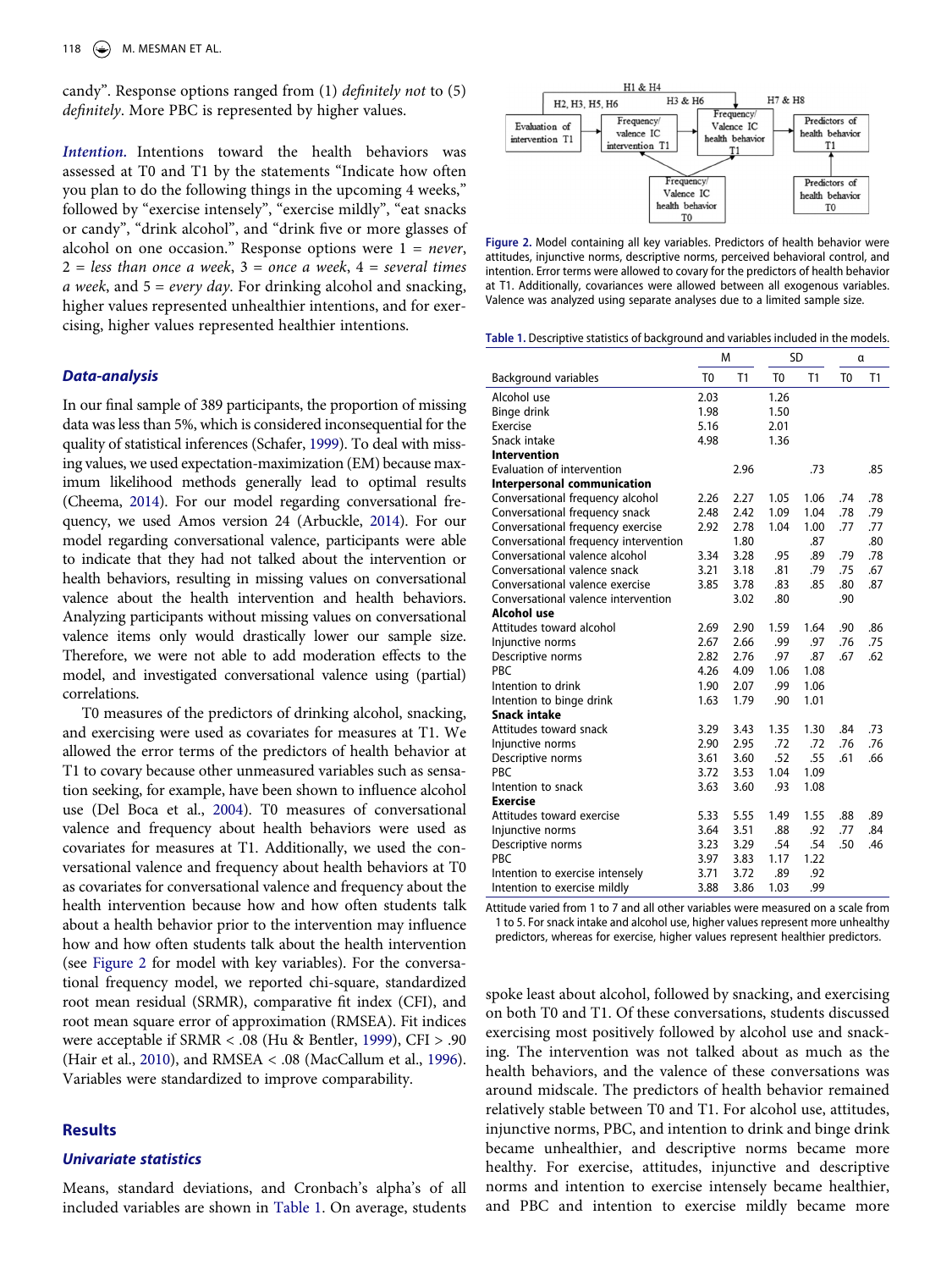unhealthy. Finally for snacking, attitudes, injunctive and descriptive norms, and PBC became more unhealthy, and intention to snack became more healthy.

## *Influence of intervention evaluation on conversational frequency and valence*

#### *Conversational frequency*

For alcohol use and snacking, the model fit was acceptable, and the exercise model nearly fitted the data. Fit indices of the snack model were acceptable,  $\chi^2$  (45) = 158.98,  $p < .001$ , CFI was .91, SRMR was .07, and RMSEA was .08, of the alcohol model were acceptable,  $\chi^2$  (60) = 219.56,  $p < .001$ , CFI was .96, SRMR was .07 and RMSEA was .08, and of the exercise model were nearly acceptable,  $\chi^2$  (60) = 199.88,  $p < .001$ , CFI was .91, SRMR was .09, and RMSEA was .08. Results of all conversational frequency models are displayed in [Table 2](#page-6-0).

For our first hypothesis, we found that positively evaluating the health intervention increased conversational frequency about exercise ( $\beta$  = .12,  $p$  = .005), but did not increase conversational frequency about alcohol or snacks, thereby supporting H1c and rejecting H1a and H1b. For our second hypothesis, we found that positively evaluating the health intervention increased conversational frequency about the health intervention ( $\beta$  = .20,  $p$  < .001), thereby supporting H2. For our third hypothesis, we found that positively evaluating the health intervention indirectly led to more frequent discussions about alcohol ( $\beta$  = .03,  $p$  = .005), snacking (*β* = .04, *p* = .005), and exercise (*β* = .03, *p* = .005), and this effect was mediated by the conversational frequency about the health intervention, thereby supporting H3a, H3b, and H3c.

#### *Conversational valence*

Findings of all conversational valence models are shown in [Table 3](#page-7-0). For our fourth hypothesis, we found that positively evaluating the health intervention resulted in healthier conversations about snacks ( $r = -.14$ ,  $p = .032$ ) and exercise ( $r = .12$ ,  $p = .041$ ), but not about alcohol, thereby supporting H2b and H2c. For our fifth hypothesis, we found that positively evaluating the health intervention resulted in more positive conversations about the health intervention in the alcohol model, snack model (both  $r = .51$ ,  $p < .001$ ), and the exercise model ( $r = .46$ ,  $p < .001$ ), thereby supporting H5. In contrast to our sixth hypothesis, we found that the effect of evaluating the intervention on the conversational valence about the health behaviors was not mediated by the conversational valence about the intervention (all  $p > .05$ ).

## *Influence of conversational frequency and valence on predictors of health behavior*

#### *Conversational frequency*

For our seventh hypothesis, we found that frequently discussing alcohol use resulted in unhealthier attitudes toward alcohol (*β* = .31, *p* < .001), injunctive norms (*β* = .26, *p* < .001), descriptive norms ( $\beta$  = .20,  $p$  < .001), PBC ( $\beta$  = -.31, *p* < .001), intention to use alcohol (*β* = .33, *p* < .001) and to binge drink ( $\beta$  = .38,  $p < .001$ ). For snacking, we found that frequently discussing snacks resulted in unhealthier attitudes toward snacks (*β* = .13, *p* = .003), injunctive norms (*β* = .17, *), descriptive norms (* $*β* = .14, *p* = .002$ *), intention to* snack ( $\beta$  = .11,  $p$  = .013), but not PBC. Finally for exercise, findings showed that frequently discussing exercise increased

<span id="page-6-0"></span>**Table 2.** Conversational frequency models of alcohol use, snack intake, and exercise.

| Dependent variables                                | Evaluation of intervention | Frequency IC Intervention | Frequency IC Alcohol      |
|----------------------------------------------------|----------------------------|---------------------------|---------------------------|
| Conversational frequency model of alcohol use      |                            |                           |                           |
| Frequency IC intervention                          | $.20***$                   |                           |                           |
| Frequency IC alcohol                               | .04                        | $.16***$                  |                           |
| Attitudes toward alcohol                           |                            |                           | $.31***$                  |
| Injunctive norms                                   |                            |                           | $.26***$                  |
| Descriptive norms                                  |                            |                           | $.20***$                  |
| <b>PBC</b>                                         |                            |                           | $-.31***$                 |
| Intention to drink                                 |                            |                           | $.33***$                  |
| Intention to binge drink                           |                            |                           | $.38***$                  |
| Dependent variables                                | Evaluation of intervention | Frequency IC Intervention | Frequency IC Snack intake |
| Conversational frequency model of snack intake     |                            |                           |                           |
| Frequency IC intervention                          | $.20***$                   |                           |                           |
| Frequency IC snack                                 | .004                       | $.21***$                  |                           |
| Attitudes toward snack intake                      |                            |                           | $.13***$                  |
| Injunctive norms                                   |                            |                           | $.17***$                  |
| Descriptive norms                                  |                            |                           | $.14***$                  |
| <b>PBC</b>                                         |                            |                           | $-.06$                    |
| Intention to snack                                 |                            |                           | $.11*$                    |
| Dependent variables                                | Evaluation of intervention | Frequency IC Intervention | Frequency IC Exercise     |
| <b>Conversational frequency model of exercise</b>  |                            |                           |                           |
| Frequency interpersonal communication intervention | $.19***$                   |                           |                           |
| Frequency interpersonal communication exercise     | $.12***$                   | $.16***$                  |                           |
| Attitudes toward exercise                          |                            |                           | .09 <sub>0</sub>          |
| Injunctive norms                                   |                            |                           | .08                       |
| Descriptive norms                                  |                            |                           | $.12***$                  |
| <b>PBC</b>                                         |                            |                           | $-.03$                    |
| Intention to exercise extremely                    |                            |                           | $.08*$                    |
| Intention to exercise mildly                       |                            |                           | .09 <sub>0</sub>          |

 $\wedge$  *p* <.10, \* *p* <.05, \*\* *p* <.001 \*\*\* *p* <.001. IC = interpersonal communication. Values represented standardized regression weights.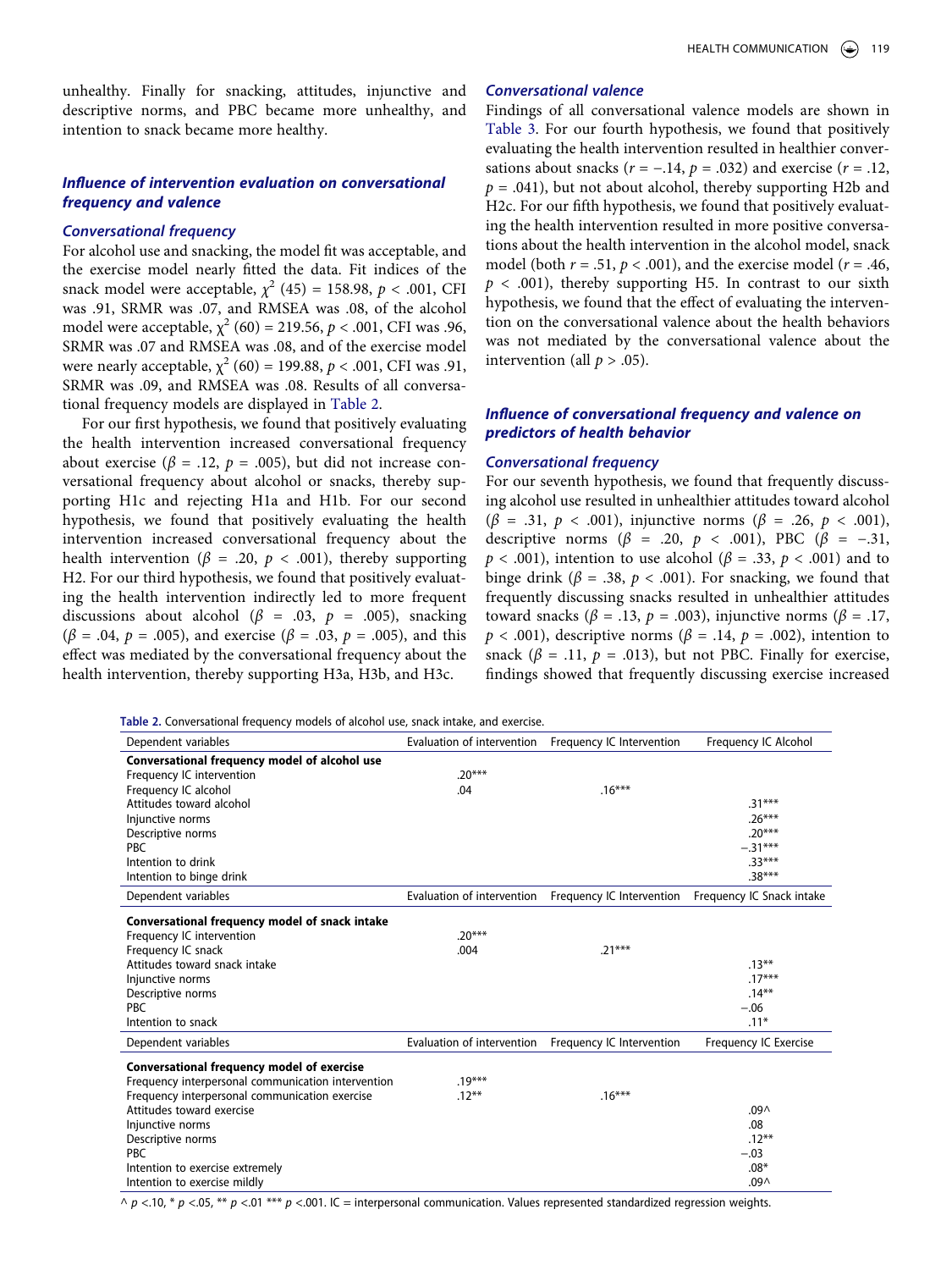<span id="page-7-0"></span>**Table 3.** Conversational valence model of alcohol use, snack intake, and exercise.

| Dependent variables                         | Evaluation of intervention | Valence IC Intervention | Valence IC Alcohol      |  |  |  |  |  |
|---------------------------------------------|----------------------------|-------------------------|-------------------------|--|--|--|--|--|
| Conversational valence model of alcohol use |                            |                         |                         |  |  |  |  |  |
| Valence IC intervention                     | .51***a (184)              |                         |                         |  |  |  |  |  |
| Valence IC alcohol                          | .03b(244)                  | .04a(162)               |                         |  |  |  |  |  |
| Attitudes toward alcohol                    |                            |                         | .24b*** (279)           |  |  |  |  |  |
| Injunctive norms                            |                            |                         | $.32b***$ (282)         |  |  |  |  |  |
| Descriptive norms                           |                            |                         | .22b*** (280)           |  |  |  |  |  |
| <b>PBC</b>                                  |                            |                         | $-.13b*$ (281)          |  |  |  |  |  |
| Intention to drink                          |                            |                         | $.28b***$ (278)         |  |  |  |  |  |
| Intention to binge drink                    |                            |                         | $.31b***$ (279)         |  |  |  |  |  |
| Dependent variables                         | Evaluation of intervention | Valence IC Intervention | Valence IC Snack intake |  |  |  |  |  |
| <b>Conversation model of snack intake</b>   |                            |                         |                         |  |  |  |  |  |
| Valence IC intervention                     | $.51***a(212)$             |                         |                         |  |  |  |  |  |
| Valence IC snack                            | $-.14*b$ (250)             | $-.04a(186)$            |                         |  |  |  |  |  |
| Attitudes toward snack intake               |                            |                         | .22b*** (284)           |  |  |  |  |  |
| Injunctive norms                            |                            |                         | $.17b***$ (282)         |  |  |  |  |  |
| Descriptive norms                           |                            |                         | $.21b***$ (282)         |  |  |  |  |  |
| <b>PBC</b>                                  |                            |                         | .01b(285)               |  |  |  |  |  |
| Intention to snack                          |                            |                         | $.14b*$ (278)           |  |  |  |  |  |
| Dependent variables                         | Evaluation of intervention | Valence IC Intervention | Valence IC Exercise     |  |  |  |  |  |
| <b>Conversation model of exercise</b>       |                            |                         |                         |  |  |  |  |  |
| Valence IC intervention                     | .46***a (228)              |                         |                         |  |  |  |  |  |
| Valence IC exercise                         | $.12*(304)$                | .08a(205)               |                         |  |  |  |  |  |
| Attitudes toward exercise                   |                            |                         | .20b*** (324)           |  |  |  |  |  |
| Injunctive norms                            |                            |                         | .21b*** (323)           |  |  |  |  |  |
| Descriptive norms                           |                            |                         | $.19b***$ (320)         |  |  |  |  |  |
| <b>PBC</b>                                  |                            |                         | $.16b***$ (323)         |  |  |  |  |  |
| Intention to exercise extremely             |                            |                         | $.31b***$ (323)         |  |  |  |  |  |
| Intention to exercise mildly                |                            |                         | $.32b***$ (324)         |  |  |  |  |  |

^ *p* <.10, \* *p* <.05, \*\* *p* <.01 \*\*\* *p* <.001. b = controlled for T0 valence of respective heath behavior, a = controlled for T0 measure of variable in row. IC = interpersonal communication. Numbers between brackets represent *n*. Values represent correlations.

intention to exercise intensely ( $\beta$  = .09,  $p$  = .023) and descriptive norms ( $\beta$  = .12,  $p$  < .001), but not the attitudes, injunctive norms, PBC, and intention. Thus, for drinking alcohol and snacking, we found relations in the opposite direction than expected, and for exercising, we found support for H7c and H7e.

#### *Conversational valence*

For our eighth hypothesis, we found that negatively discussing alcohol use was related to healthier attitudes toward alcohol (*r* = .24, *p* < .001), injunctive norms (*r* = .32, *p* < .001), descriptive norms (*r* = .22, *p* < .001), PBC (*r* = −.13, *p* = .030), intention to use alcohol ( $r = .28$ ,  $p < .001$ ) and intention to binge drink ( $r = .31$ ,  $p < .001$ ). For snack intake, we found that negatively discussing snacks was related to healthier attitudes toward snack intake (*r* = .22, *p* < .001), injunctive norms (*r* = .17, *p* = .003), descriptive norms (*r* = .21, *p* < .001), and intention to snack (*r* = .14, *p* = .020), but not PBC. Finally for exercise, findings showed that positively discussing exercise was related to healthier attitudes toward exercise ( $r = .21$ ,  $p < .001$ ), injunctive norms ( $r = .19$ ,  $p = .001$ ), descriptive norms (*r* = .24, *p* < .001), PBC (*r* = .16, *p* = .004), intention to exercise intensely  $(r = .31, p < .001)$  and mildly  $(r = .32, p < .001)$ . Thus, H8 was largely supported.

## **Discussion**

Our first research objective was to investigate how student evaluations of a health intervention influenced frequency and valence of conversations with friends, classmates, and parents about health

behaviors. Our study shows that student evaluations of the intervention indirectly increases the conversational frequency about the three health behaviors, and this effect is mediated by the conversational frequency about the health intervention, thereby confirming H2 and H3, and (largely) rejecting H1. Additionally, positive student evaluations of the health intervention increases the conversational valence about the intervention, and directly leads to healthier conversations about snacking and exercising. This effect from evaluating the intervention on the valence of conversations about snacking and exercising is not mediated by the conversational valence about the health intervention, thereby largely confirming H4 and H5, and rejecting H6. Our second research objective was to investigate the influence of interpersonal communication with friends, classmates, and parents about health behaviors on predictors of health behavior during a school-based health intervention. Findings show that frequently discussing drinking and snacking resulted in more unhealthy predictors, whereas frequently discussing exercising resulted in healthier exercise predictors, partially supporting H7. Furthermore, our study shows that positively discussing exercising, and negatively discussing drinking, and snacking relate to healthier predictors, supporting H8.

Our findings demonstrate that student evaluations determine how often, and how students discuss health behaviors in the context of a school-based health intervention, confirming the importance of student evaluations for interpersonal communication as was found in other contexts (e.g., Hafstad & Aarø, [1997;](#page-9-3) de Matos & Rossi, [2008](#page-9-6)). Knowing that intervention evaluations determine health-related interpersonal communication is important, because these findings inform designers of health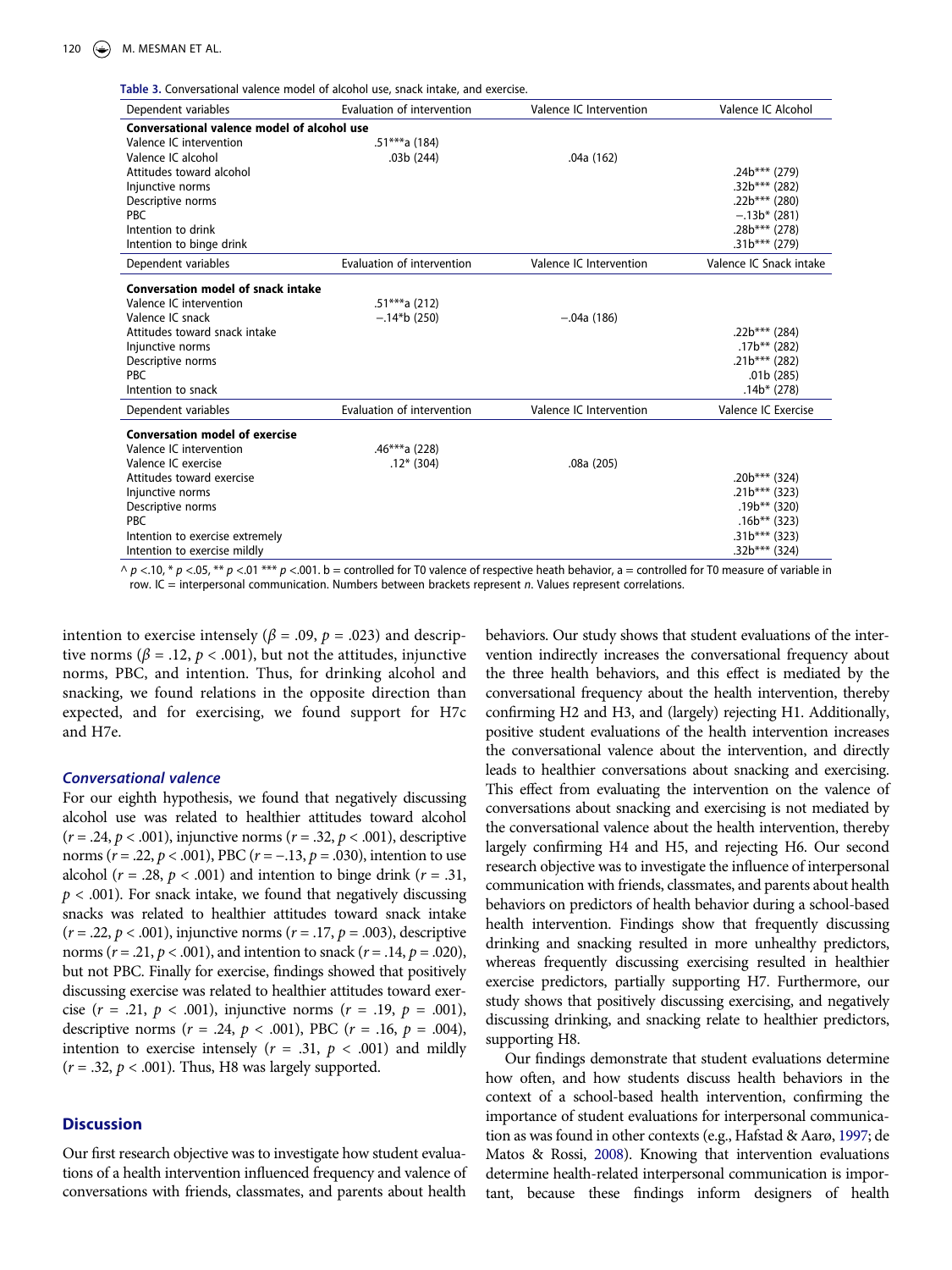interventions how to stimulate conversations and steer them into healthier directions. Health intervention designers that want to stimulate interpersonal communication may want to explore what elements of a school-based health intervention contribute to positive student evaluations in order to elicit desirable conversations about health-related topics. For example, designers of health interventions could look into how teachers communicate school-based health interventions because teacher communication behaviors such as clear teaching determine how students evaluate courses (Allen et al., [2006;](#page-9-19) Mesman et al., [2019](#page-10-30); Titsworth et al., [2015](#page-10-31)). However, more research is needed to understand how student evaluations of interventions can be used to influence how often and how students communicate about health behaviors, and to test cascading longitudinal effects of interpersonal communication.

<span id="page-8-1"></span><span id="page-8-0"></span>In line with studies showing that interpersonal communication can be important for health campaign effectiveness (e.g., Van den Putte et al., [2011\)](#page-11-0), our findings also demonstrate that how often and how students talk about health behaviors influence predictors of health behavior in the context of a school-based health intervention. Interpersonal communication, however, may not always result in healthier behaviors. Similar to a study demonstrating unhealthy influences of interpersonal communication about marijuana (David et al., [2006\)](#page-9-20), our study reveals frequent conversations about alcohol use and snack intake result in more unhealthy predictors for these health behaviors. Additionally, our findings suggest that designers of health interventions should focus on steering conversational valence about health behaviors into a desired direction. This might, for example, be achieved by asking a group of students to present the negative consequences of drinking alcohol, which might subsequently trigger healthy interpersonal communication about this topic. Future studies could investigate this and other strategies to understand how schoolbased health interventions can effectively steer conversational valence into a healthier direction. Thus, by directing the conversational valence about unhealthy behaviors such as snacking and drinking into a healthier direction, interpersonal communication can be used to increase the effectiveness of school-based health interventions.

In addition to our main findings described above, our study has some findings that warrant additional explanation. First, our findings show that positively evaluating the health intervention steers conversational valence about snacking and exercising into a more desired direction, but not for alcohol use. Arguably, alcohol may have been less of an interest to the students in our sample because their previous behavior shows that exercising and snacking are more prevalent, and therefore potentially more relevant to them compared to alcohol use. Second, conversational frequency about exercising resulted in healthier predictors, whereas for snacking and drinking, conversational frequency resulted in more unhealthy predictors. These contrasting effects may be explained by the fact that the overall conversational valence about snacking and alcohol use remained relatively unhealthy compared to the healthy conversational valence about exercise.

Third, findings show that student evaluations of the intervention are differently related to conversational frequency and valence about health behaviors. On the one hand, the influence of student evaluations of the intervention on the conversational frequency about the thee health behaviors is mediated by the

conversational frequency about the health intervention. On the other hand, the influence of student evaluations of the intervention on conversational valence about snacking and exercising was not mediated by the conversational valence about the intervention. An explanation for this difference is that the conversational valence about the intervention was more related to evaluating particular assignments from the health intervention (e.g., watching a video about binge drinking) rather than its purpose (e.g., binge drinking is bad for your health). If this is the case, conversations about the intervention may still have increased the frequency of conversations about health behavior, but as the content the content of conversations about the intervention is not about the health behavior, the valence of these conversations may not have changed the conversational valence about the health behaviors. To validate these speculations, we believe that more research is needed to investigate the underlying mechanisms for conversational frequency and valence.

## *Limitations and future research*

Our study has several limitations. First, our study measured an overall conversational valence. Interpersonal communication can influence behavior because of what people say themselves, as well as, what their discussion partners say during conversations (Bem, [1972;](#page-9-14) Vinokur & Burnstein, [1974](#page-11-2)). Although our study shows that conversational valence about health behaviors is consistently related to predictors of snacking, exercising, and drinking, we are unable to determine whether these effects are more based on the personal conversational valence or the conversational valence of the discussion partners. Future studies could examine whether changes in (predictors of) health behavior as a consequence of a school intervention are mostly caused by a personal conversational valence, conversational valence of the discussion partner, or by both.

Second, student evaluations of the intervention and conversational valence about the health intervention are measured simultaneously and only at T1. We cannot determine whether these student evaluations influence interpersonal communication about the intervention or the other way around. Therefore, the causal direction of the relation between intervention evaluations and interpersonal communication about the intervention is uncertain. Third, we used self-reports to measure the conversational frequency and valence. People may fail to remember certain conversations or the valence of these conversations over a longer period of time (Stafford et al., [1987](#page-10-32)). However, in a study in which independent researchers coded the conversational valence of student conversations about health, this coded conversational valence was significantly related to the self-reported conversational valence of participants (Hendriks et al., [2015](#page-10-33)). Given that participants were asked about interpersonal communication relatively shortly after the health intervention, we assume that perceptions of interpersonal communication are fairly accurate.

<span id="page-8-3"></span><span id="page-8-2"></span>Fourth, our dataset was not sufficiently large to reliably test for interaction effects between the frequency and valence of the conversations on predictors of drinking, snacking, and exercising behavior. Therefore, our study cannot determine whether frequently engaging in positive discussions about healthy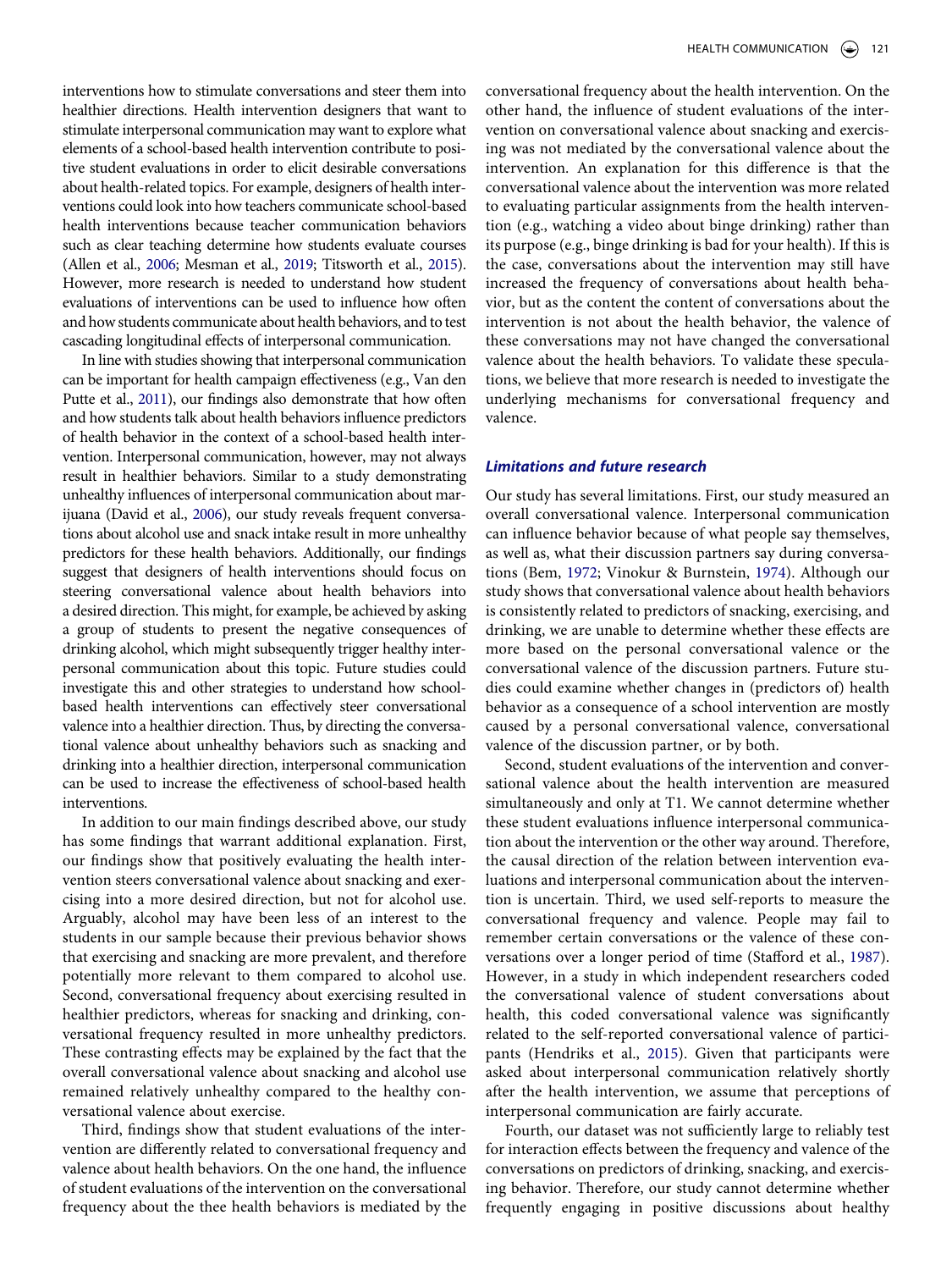<span id="page-9-22"></span><span id="page-9-21"></span>behaviors or negative discussions about unhealthy behaviors has a healthier effect on (predictors of) health behavior compared less frequent discussions but positive discussions. Additionally, our dataset did not allow to test all three health behaviors in a single model. A rule of thumb recommends at least 5 to 10 cases per parameter for sample sizes (Kline, [2011](#page-10-34)); however, sample sizes may need to be even larger (Wolf et al., [2013](#page-11-3)). We created separate models for the health behaviors to stay within the recommended sample size range. Future research with datasets that are sufficiently large could investigate interaction effects between conversational frequency and valence, and combine different outcomes in a single model.

#### **Conclusion**

Our study extends previous research by showing that interpersonal communication with friends, classmates, and parents can be a significant factor during a school-based health intervention. First, findings reveal that positively evaluating a school-based health intervention increases the conversational frequency about all three health behaviors, and steers the conversational valence of exercising and snacking into a desired direction. Second, by frequently and positively discussing snacking, drinking, and exercising, these three health behaviors become more likely. Our findings inform designers of health interventions about the importance of interpersonal communication during a school-based health intervention. Designers of health interventions are advised to steer the conversational valence about the health behaviors into a desired direction to stimulate healthy behaviors and discourage unhealthy behaviors.

## **Disclosure of potential conflict of interest**

The authors declare that they have no conflict of interest.

## **Funding**

This research received no specific grants from any funding agency, in the public, commercial, or not-for-profit sectors.

## **ORCID**

Mathijs Mesman D http://orcid.org/0000-0002-9229-766X

#### **References**

- <span id="page-9-10"></span>Ajzen, I. ([1991\)](#page-3-0). The theory of planned behavior. *Organizational Behavior and Human Decision Processes*, *50*(2), 179–211. [https://doi.org/10.](https://doi.org/10.1016/0749-5978(91)90020-T) [1016/0749-5978\(91\)90020-T](https://doi.org/10.1016/0749-5978(91)90020-T)
- <span id="page-9-0"></span>Akseer, N., Al-Gashm, S., Mehta, S., Mokdad, A., & Bhutta, Z. A. ([2017](#page-1-1)). Global and regional trends in the nutritional status of young people: A critical and neglected group. *Annals of the New York Academy of Sciences*, *1393*(1), 3–20. <https://doi.org/10.1111/nyas.13336>
- <span id="page-9-19"></span>Allen, M., Witt, P. L., & Wheeless, L. R. ([2006\)](#page-8-0). The role of teacher immediacy as a motivational factor in student learning: Using meta-analyses to test a causal model. *Communication Education*, *55*(1), 21–31. [https://doi.](https://doi.org/10.1080/03634520500343368)  [org/10.1080/03634520500343368](https://doi.org/10.1080/03634520500343368)
- <span id="page-9-17"></span>Arbuckle, J. L. ([2014\)](#page-5-2). Amos (Version 23.0) [Computer Program]. IBM SPSS.
- <span id="page-9-14"></span>Bem, D. J. [\(1972\)](#page-3-1). Self-perception theory. *Advances in Experimental Social Psychology*, *6*, 1–62. [https://doi.org/10.1016/S0065-2601\(08\)60024-6](https://doi.org/10.1016/S0065-2601(08)60024-6)
- <span id="page-9-1"></span>Boekeloo, B. O., Novik, M., & Bush, E. [\(2013\)](#page-1-2). Drinking to get drunk among incoming freshmen college students. *American Journal of Health Education*, *42*(2), 88–95. [https://doi.org/10.1080/19325037.](https://doi.org/10.1080/19325037.2011.10599176) [2011.10599176](https://doi.org/10.1080/19325037.2011.10599176)
- <span id="page-9-4"></span>Boers, E., Hendriks, H., van den Putte, B., & Beentjes, H. ([2020](#page-1-3)). Conversations about binge drinking among vocational community college students: The relation with drinking attitudes and intentions and the moderating role of conversation partner popularity. *Psychology & Health*, *35*(4), 1–15. <https://doi.org/10.1080/08870446.2019.1649673>
- <span id="page-9-2"></span>Booth, F. W., Roberts, C. K., & Laye, M. J. ([2012](#page-1-4)). Lack of exercise is a major cause of chronic diseases. *Comprehensive Physiology*, *2*(2), 1143–1211. <https://doi.org/10.1002/cphy.c110025>
- <span id="page-9-11"></span>Borsari, B., & Carey, K. B. ([2001](#page-3-2)). Peer influences on college drinking: A review of the research. *Journal of Substance Abuse*, *13*(4), 391–424. [https://doi.org/10.1016/S0899-3289\(01\)00098-0](https://doi.org/10.1016/S0899-3289(01)00098-0)
- <span id="page-9-5"></span>Brown, T. J., Barry, T. E., Dacin, P. A., & Gunst, R. F. ([2005\)](#page-2-1). Spreading the word: Investigating antecedents of consumers' positive word-ofmouth intentions and behaviors in a retailing context. *Journal of the Academy of Marketing Science*, *33*(2), 132–138. [https://doi.org/10.](https://doi.org/10.1177/0092070304268417) [1177/0092070304268417](https://doi.org/10.1177/0092070304268417)
- <span id="page-9-9"></span>Campbell, R., Starkey, F., Holliday, J., Audrey, S., Bloor, M., Parry-Langdon, N., Hughes, R., & Moore, L. [\(2008](#page-3-3)). An informal school-based peer-led intervention for smoking prevention in adolescence (ASSIST): A cluster randomized trial. *The Lancet*, *371*(9624), 1595–1602. [https://doi.org/10.](https://doi.org/10.1016/S0140-6736(08)60692-3)  [1016/S0140-6736\(08\)60692-3](https://doi.org/10.1016/S0140-6736(08)60692-3)
- <span id="page-9-16"></span>Cheema, J. R. ([2014\)](#page-5-3). Some general guidelines for choosing missing data handling methods in educational research. *Journal of Modern Applied Statistical Methods*, *13*(2), 53–75. [https://doi.org/10.22237/jmasm/](https://doi.org/10.22237/jmasm/1414814520) [1414814520](https://doi.org/10.22237/jmasm/1414814520)
- <span id="page-9-7"></span>Choi, H. J., Hecht, M., & Smith, R. A. ([2017\)](#page-2-2). Investigating the potential impact of social talk on prevention through social networks: The relationships between social talk and refusal self-efficacy and norms. *Prevention Science*, *18*(4), 459–468. [https://doi.org/10.1007/s11121-](https://doi.org/10.1007/s11121-017-0764-6) [017-0764-6](https://doi.org/10.1007/s11121-017-0764-6)
- <span id="page-9-12"></span>Cooke, R., Dahdah, M., Norman, P., & French, D. P. [\(2016\)](#page-3-4). How well does the theory of planned behaviour predict alcohol consumption? A systematic review and meta- analysis. *Health Psychology Review*, *10*  (2), 148–167. <https://doi.org/10.1080/17437199.2014.947547>
- <span id="page-9-20"></span>David, C., Cappella, J. N., & Fishbein, M. [\(2006](#page-8-1)). The social diffusion of influence among adolescents: Group interaction in a chat environment about antidrug advertisements. *Communication Theory*, *16*(1), 118–140. <https://doi.org/10.1111/j.1468-2885.2006.00008.x>
- <span id="page-9-6"></span>de Matos, C. A., & Rossi, C. A. V. ([2008\)](#page-2-1). Word-of-mouth communications in marketing: A meta-analytic review of the antecedents and moderators. *Journal of the Academy of Marketing Science*, *36*(4), 578–596. <https://doi.org/10.1007/s11747-008-0121-1>
- <span id="page-9-18"></span>Del Boca, F. K., Darkes, J., Greenbaum, P. E., & Goldman, M. S. [\(2004\)](#page-5-4). Up close and personal: Temporal variability in the drinking of individual college students during their first year. *Journal of Consulting and Clinical Psychology*, *72*(2), 155–164. [https://doi.org/10.1037/0022-](https://doi.org/10.1037/0022-006X.72.2.155) [006X.72.2.155](https://doi.org/10.1037/0022-006X.72.2.155)
- <span id="page-9-13"></span>Dorsey, A. M., Scherer, C. W., & Real, K. ([1999\)](#page-3-5). The college tradition of "drink 'til you drop": The relationship between students' social networks and engaging in risky behaviors. *Health Communication*, *11*(4), 313–334. [https://doi.org/10.1207/S15327027HC1104\\_1](https://doi.org/10.1207/S15327027HC1104_1)
- <span id="page-9-15"></span>Dunlop, S. M., Kashima, Y., & Wakefield, M. ([2010](#page-3-6)). Predictors and consequences of conversations about health promoting media messages. *Communication Monographs*, *77*(4), 518–539. [https://doi.](https://doi.org/10.1080/03637751.2010.502537) [org/10.1080/03637751.2010.502537](https://doi.org/10.1080/03637751.2010.502537)
- <span id="page-9-8"></span>Eveland, W. P. ([2004\)](#page-2-3). The effect of political discussion in producing informed citizens: The role of information, motivation, and elaboration. *Political Communication*, *21*(2), 177–193. [https://doi.org/10.1080/](https://doi.org/10.1080/10584600490443877) [10584600490443877](https://doi.org/10.1080/10584600490443877)
- <span id="page-9-3"></span>Hafstad, A., & Aarø, L. E. [\(1997](#page-1-5)). Activating personal influence through provocative appeals: Evaluation of a mass media-based antismoking campaign targeting adolescents. *Health Communication*, *9*(3), 253–272. [https://doi.org/10.1207/s15327027hc0903\\_4](https://doi.org/10.1207/s15327027hc0903_4)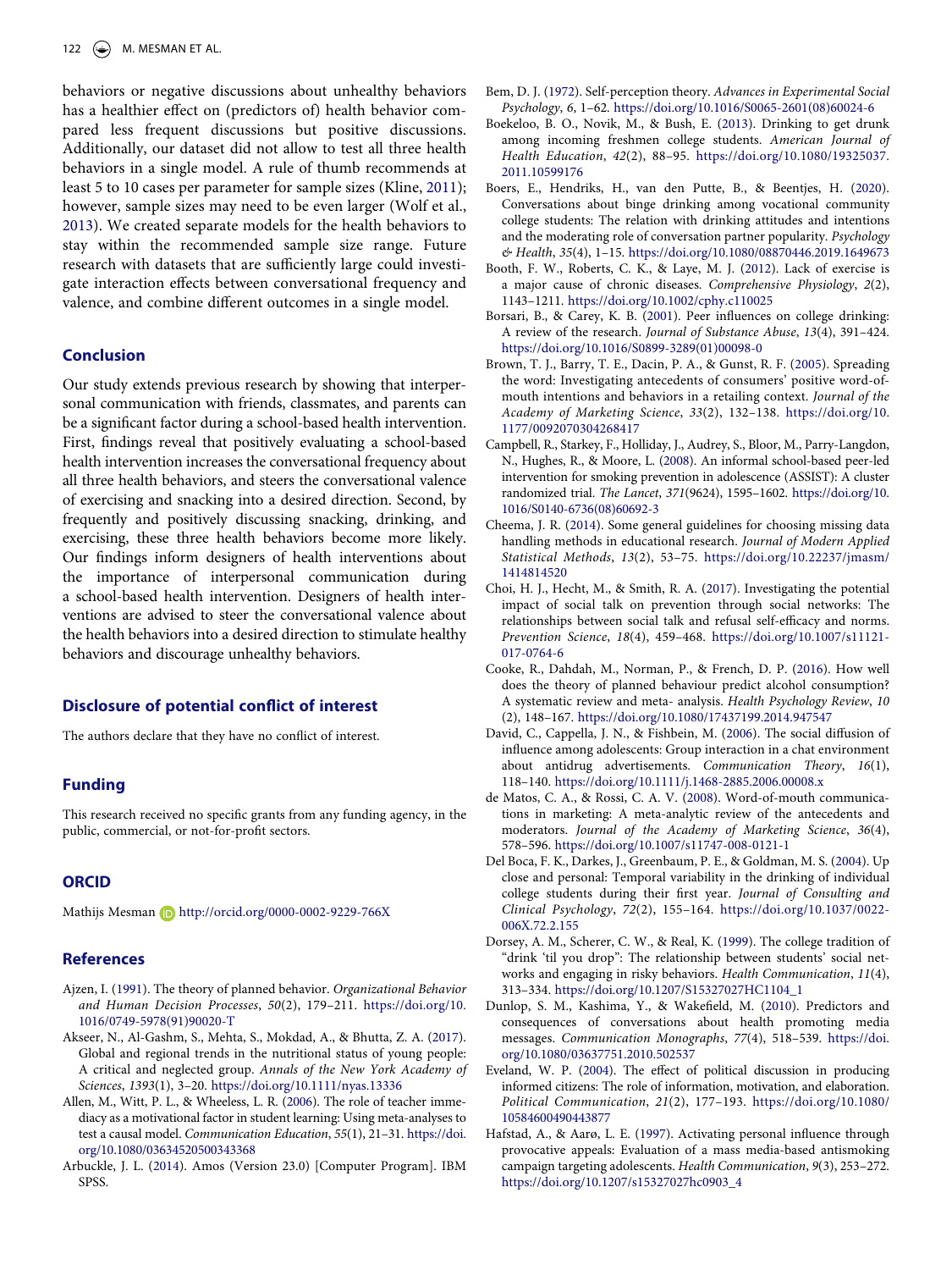- <span id="page-10-28"></span>Hair, J. F., Black, W. C., Babin, B. J., & Anderson, R. E. ([2010](#page-5-5)). *Multivariate data analysis*. Pearson.
- <span id="page-10-23"></span>Hendriks, H., de Bruijn, G.-J., & van den Putte, B. [\(2012](#page-3-7)). Talking about alcohol consumption: Health campaigns, conversational valence, and binge drinking intentions. *British Journal of Health Psychology*, *17*(4), 843–853. <https://doi.org/10.1111/j.2044-8287.2012.02080.x>
- <span id="page-10-33"></span>Hendriks, H., van den Putte, B., & de Bruijn, G.-J. [\(2015\)](#page-8-2). Subjective reality: The influence of perceived and objective conversational valence on binge determinants. *Journal of Health Communication*, *20*(7), 859–866. <https://doi.org/10.1080/10810730.2015.1018570>
- <span id="page-10-22"></span>Hendriks, H., van den Putte, B., de Bruijn, G.-J., & de Vreese, C. ([2014](#page-3-8)). Predicting health: The interplay between interpersonal communication and health campaigns. *Journal of Health Communication*, *19*(5), 625–636. <https://doi.org/10.1080/10810730.2013.837552>
- <span id="page-10-4"></span>Hingson, R. W., Zha, W., & Weitzman, E. R. [\(2009](#page-1-2)). Magnitude of and trends in alcohol-related mortality and morbidity among U.S. college students ages 18-24, 1998-2005. *Journal of Studies on Alcohol and Drugs, Supplement*, *16*, 12–20. <https://doi.org/10.15288/jsads.2009.s16.12>
- <span id="page-10-9"></span>Hornik, R. C., & Yanovitzky, I. [\(2003\)](#page-1-6). Using theory to design evaluations of communication campaigns: The case of the national youth anti-drug media campaign. *Communication Theory*, *13*(2), 204–224. [https://doi.](https://doi.org/10.1111/j.1468-2885.2003.tb00289.x)  [org/10.1111/j.1468-2885.2003.tb00289.x](https://doi.org/10.1111/j.1468-2885.2003.tb00289.x)
- <span id="page-10-27"></span>Hu, L. –. T., & Bentler, P. M. [\(1999\)](#page-5-6). Cutoff criteria for fit indices in covariance structure analysis: Conventional criteria versus new alternatives. *Structural Equation Modeling*, *6*(1), 1–55. [https://doi.org/](https://doi.org/10.1080/10705519909540118) [10.1080/10705519909540118](https://doi.org/10.1080/10705519909540118)
- <span id="page-10-18"></span>Jeong, M., & Bae, R. E. [\(2017](#page-3-9)). The effect of campaign-generated interpersonal communication on campaign-targeted health outcomes: A meta-analysis. *Health Communication*, *33*(8), 988–1003. [https://doi.](https://doi.org/10.1080/10410236.2017.1331184) [org/10.1080/10410236.2017.1331184](https://doi.org/10.1080/10410236.2017.1331184)
- <span id="page-10-0"></span>Johnston, L. D., O'Malley, P. M., Miech, R. A., Bachman, J. G., & Schulenberg, J. E. [\(2016](#page-1-7)). *Monitoring the Future national survey results on drug use, 1975-2015: Overview, key findings on adolescent drug use*. Institute for Social Research, The University of Michigan.
- <span id="page-10-6"></span>Jones, S. A., Lueras, J. M., & Nagel, B. J. [\(2018\)](#page-1-8). Effects of binge drinking on the developing brain. *Alcohol Research*, *39*(1), 87–96.
- <span id="page-10-11"></span>Kim, H. S., Lee, S., Cappella, J. N., Vera, L., & Emery, S. [\(2013](#page-1-5)). Content characteristics driving the diffusion of antismoking messages: Implications for cancer prevention the emerging public communication environment. *Journal of the National Cancer Institute. Monographs*, *2013*(47), 182–187. [https://doi.org/10.1093/jncimono](https://doi.org/10.1093/jncimonographs/lgt018) [graphs/lgt018](https://doi.org/10.1093/jncimonographs/lgt018)
- <span id="page-10-34"></span>Kline, R. B. [\(2011](#page-9-21)). Methodology in the social sciences. In *Principles and practice of structural equation modeling* (3rd ed., pp. 11–12). Guilford Press.
- <span id="page-10-2"></span>Kwan, M. Y., Cairney, J., Faulkner, G. E., & Pullenayegum, E. E. ([2012](#page-1-9)). Physical activity and other health-risk behaviors during the transition into early adulthood: A longitudinal cohort study. *American Journal of Preventive Medicine*, *42*(1), 14–20. [https://doi.org/10.1016/j.amepre.](https://doi.org/10.1016/j.amepre.2011.08.026) [2011.08.026](https://doi.org/10.1016/j.amepre.2011.08.026)
- <span id="page-10-14"></span>Larson, J. J., Whitton, S. W., Hauser, S. T., & Allen, J. P. [\(2007](#page-2-4)). Being close and being social: Peer ratings of distinct aspects of young adult social competence. *Journal of Personality Assessment*, *89*(2), 136–148. [https://](https://doi.org/10.1080/00223890701468501) [doi.org/10.1080/00223890701468501](https://doi.org/10.1080/00223890701468501)
- <span id="page-10-29"></span>MacCallum, R. C., Browne, M. W., & Sugawara, H. M. ([1996\)](#page-5-5). Power analysis and determination of sample size for covariance structure modeling. *Psychological Methods*, *1*(2), 130–149. [https://doi.org/10.](https://doi.org/10.1037/1082-989X.1.2.130) [1037/1082-989X.1.2.130](https://doi.org/10.1037/1082-989X.1.2.130)
- <span id="page-10-3"></span>Mahalik, J., Coley, L., McPherran, R., Lombardi, C., Doyle Lynch, A., Markowitz, A. J., & Jaffeem, S. R. [\(2013\)](#page-1-9). Changes in health risk behaviors for males and females from early adolescence through early adulthood. *Health Psychology*, *32*(6), 685–694. [https://doi.org/10.1037/](https://doi.org/10.1037/a0031658) [a0031658](https://doi.org/10.1037/a0031658)
- <span id="page-10-24"></span>McCroskey, J. C. [\(1994\)](#page-4-0). Assessment of affect toward communication and affect toward instruction in communication. In S. Morreale & M. Brooks (Eds.), *1994 SCA summer conference proceedings and prepared remarks* (pp. 55–69). Annandale, VA: Speech Communication Association.
- <span id="page-10-30"></span>Mesman, M., Hendriks, H., Onrust, S., & van den Putte, B. [\(2019, May](#page-8-0)). *The effects of teacher communication during a health intervention on*

*older adolescents' predictors of health behavior*. *Paper presented at the International Communication Association*, Washington, DC.

- <span id="page-10-5"></span>Olsson, C. A., Romaniuk, H., Salinger, J., Staiger, P. K., Bonomo, Y., Hulbert, C., & Patton, G. C. [\(2016\)](#page-1-10). Drinking patterns of adolescents who develop use disorders: Results from the Victorian adolescent health cohort study. *BMJ Open*, *6*(2), e010455. [http://dx.doi.org/10.](http://dx.doi.org/10.1136/bmjopen-2015-010455) [1136/bmjopen-2015-010455](http://dx.doi.org/10.1136/bmjopen-2015-010455)
- <span id="page-10-7"></span>Onrust, S. A., Otten, R., Lammers, J., & Smit, F. ([2016](#page-1-11)). School-based programs to reduce and prevent substance use in different age groups: What works for whom? Systematic review and meta-regression analysis. *Clinical Psychology Review*, *44*, 45–59. [https://doi.org/10.](https://doi.org/10.1016/j.cpr.2015.11.002) [1016/j.cpr.2015.11.002](https://doi.org/10.1016/j.cpr.2015.11.002)
- <span id="page-10-16"></span>Pettigrew, J., Segrott, J., Ray, C. D., & Littlecott, H. ([2018](#page-2-5)). Social interface model: Theorizing ecological post-delivery processes for intervention effects. *Prevention Science*, *19*(8), 987–996. [https://doi.org/10.1007/](https://doi.org/10.1007/s11121-017-0857-2) [s11121-017-0857-2](https://doi.org/10.1007/s11121-017-0857-2)
- <span id="page-10-15"></span>Petty, R. E., & Cacioppo, J. T. [\(1986\)](#page-2-6). The elaboration likelihood model of persuasion. *Advances in Experimental Social Psychology*, *19*, 123–205. [http://dx.doi.org/10.1016/S0065-2601\(08\)60214-2](http://dx.doi.org/10.1016/S0065-2601(08)60214-2)
- <span id="page-10-20"></span>Plotnikoff, R. C., Costigan, S. A., Karunamuni, N. D., & Lubans, D. R. ([2013](#page-3-4)). Social cognitive theories used to explain physical activity behavior in adolescents: A systematic review and meta-analysis. *Preventive Medicine*, *56*(5), 245–253. <https://doi.org/10.1016/j.ypmed.2013.01.013>
- <span id="page-10-12"></span>Real, K., & Rimal, R. N. ([2007](#page-1-3)). Friends talk to friends about drinking: Exploring the role of peer communication in the theory of normative social behavior. *Health Communication*, *22*(2), 169–180. [https://doi.](https://doi.org/10.1080/10410230701454254) [org/10.1080/10410230701454254](https://doi.org/10.1080/10410230701454254)
- <span id="page-10-25"></span>Richmond, V. P. ([1990\)](#page-4-1). Communication in the classroom: Power and motivation. *Communication Education*, *39*(3), 181–195. [https://doi.](https://doi.org/10.1080/03634529009378801) [org/10.1080/03634529009378801](https://doi.org/10.1080/03634529009378801)
- <span id="page-10-21"></span>Riebl, S. K., Estabrooks, P. A., Dunsmore, J. C., Savla, J., Frisard, M. I., Dietrich, A. M., Peng, Y., Zhang, X., & Davy, B. M. ([2015](#page-3-4)). A systematic literature review and meta-analysis: The theory of planned behavior's application to understand and predict nutrition-related behaviors in youth. *Eating Behaviors*, *18*, 160–178. [https://doi.org/10.1016/j.eatbeh.](https://doi.org/10.1016/j.eatbeh.2015.05.016) [2015.05.016](https://doi.org/10.1016/j.eatbeh.2015.05.016)
- <span id="page-10-13"></span>Rodríguez, J. I., Plax, T. G., & Kearney, P. ([1996\)](#page-2-7). Clarifying the relationship between teacher nonverbal immediacy and student cognitive learning: Affective learning as the central causal mediator. *Communication Education*, *45*(4), 293–305. [https://doi.org/10.1080/](https://doi.org/10.1080/03634529609379059) [03634529609379059](https://doi.org/10.1080/03634529609379059)
- <span id="page-10-19"></span>Rulison, K. L., Feinberg, M., Gest, S. D., & Osgood, W. [\(2015\)](#page-3-10). Diffusion of intervention effects: The impact of a family-based substance use prevention program on friends of participants. *Journal of Adolescent Health*, *57*(4), 433–440. [https://doi.org/10.1016/j.jadohealth.2015.06.](https://doi.org/10.1016/j.jadohealth.2015.06.007) [007](https://doi.org/10.1016/j.jadohealth.2015.06.007)
- <span id="page-10-1"></span>Salmon, J., Tremblay, M. S., Marshall, S. J., & Hume, C. ([2011\)](#page-1-12). Health risks, correlates, and interventions to reduce sedentary behavior in young people. *American Journal of Preventive Medicine*, *41*(2), 197–206. <https://doi.org/10.1016/j.amepre.2011.05.001>
- <span id="page-10-26"></span>Schafer, J. L. [\(1999](#page-5-7)). Multiple imputation: A primer. *Statistical Methods in Medical Research*, *8*(1), 3–15. [https://doi.org/10.1177/](https://doi.org/10.1177/096228029900800102) [096228029900800102](https://doi.org/10.1177/096228029900800102)
- <span id="page-10-17"></span>Southwell, B. G. ([2013\)](#page-3-11). *Social networks and popular understanding of science and health: Sharing disparities*. Johns Hopkins University Press.
- <span id="page-10-10"></span>Southwell, B. G., & Yzer, M. C. ([2007\)](#page-1-13). The roles of interpersonal communication in mass media campaigns. In C. S. Beck (Ed.), *Communication Yearbook 31* (pp. 419–462). Lawrence Erlbaum.
- <span id="page-10-32"></span>Stafford, L., Burggraf, C. S., & Sharkey, W. F. ([1987\)](#page-8-3). Conversational memory the effects of time, recall, mode, and memory expectancies on remembrances of natural conversations. *Human Communication Research*, *14*(2), 203–229. [https://doi.org/10.1111/j.1468-2958.1987.](https://doi.org/10.1111/j.1468-2958.1987.tb00127.x) [tb00127.x](https://doi.org/10.1111/j.1468-2958.1987.tb00127.x)
- <span id="page-10-8"></span>Strøm, H. K., Adolfsen, F., Fossum, S., Kaiser, S., & Martinussen, M. ([2014](#page-1-11)). Effectiveness of school-based preventive interventions on adolescent alcohol use: A meta-analysis of randomized controlled trials. *Substance Abuse Treatment, Prevention, and Policy*, *9*(1), 48. [https://](https://doi.org/10.1186/1747-597X-9-48)  [doi.org/10.1186/1747-597X-9-48](https://doi.org/10.1186/1747-597X-9-48)
- <span id="page-10-31"></span>Titsworth, S., Mazer, J. P., Goodboy, A. K., Bolkan, S., & Myers, S. A. [\(2015](#page-8-0)). Two meta-analyses exploring the relationship between teacher clarity